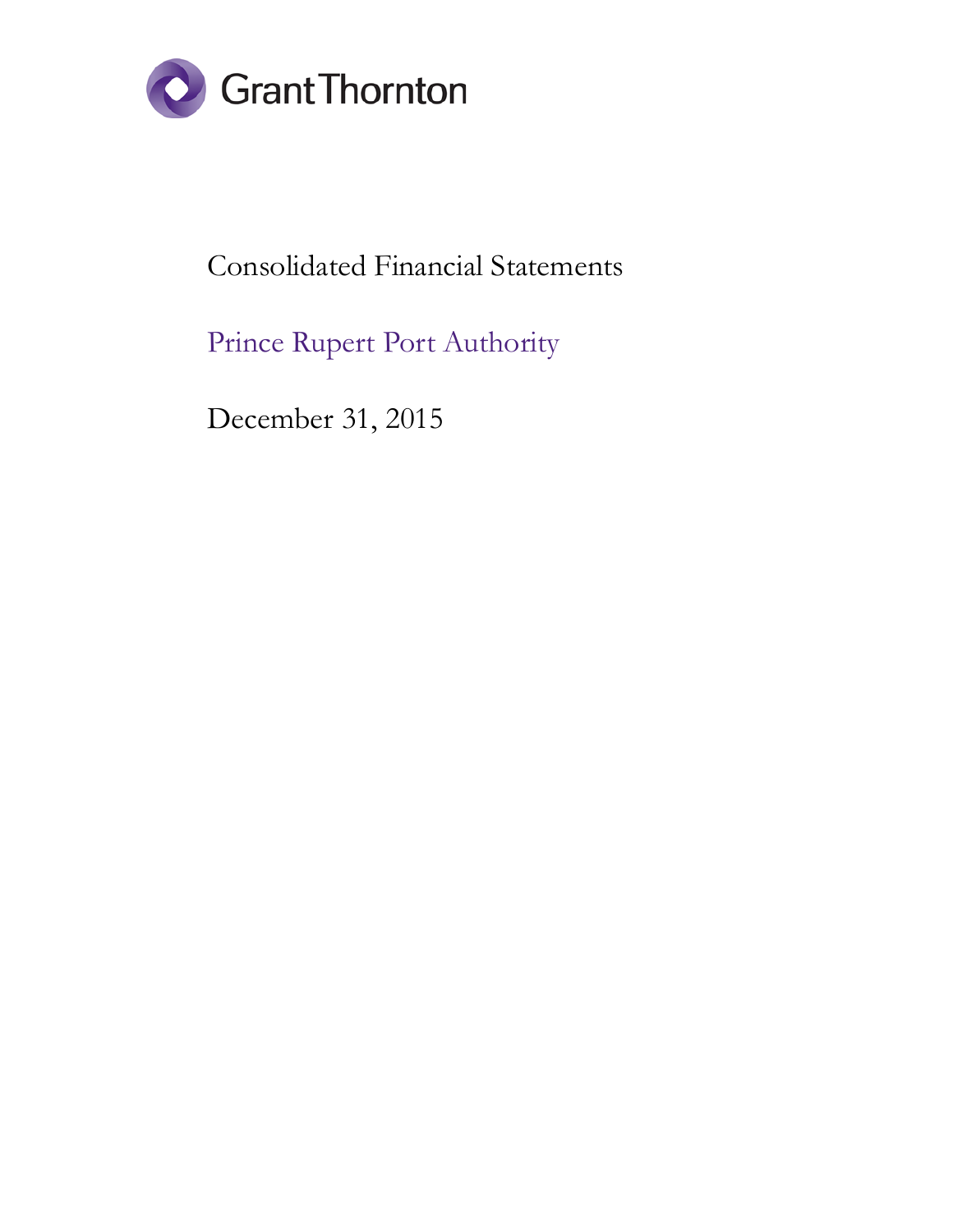# **Contents**

| . .<br>×<br>۰. |
|----------------|
|----------------|

| Independent Auditor's Report                          | $1 - 2$        |
|-------------------------------------------------------|----------------|
| <b>Consolidated Statement of Financial Position</b>   | 3              |
| Consolidated Statement of Comprehensive Income        | $\overline{4}$ |
| Consolidated Statement of Changes in Equity of Canada | 5              |
| Consolidated Statement of Cash Flows                  | 6              |
| Notes to the Consolidated Financial Statements        | 7-37           |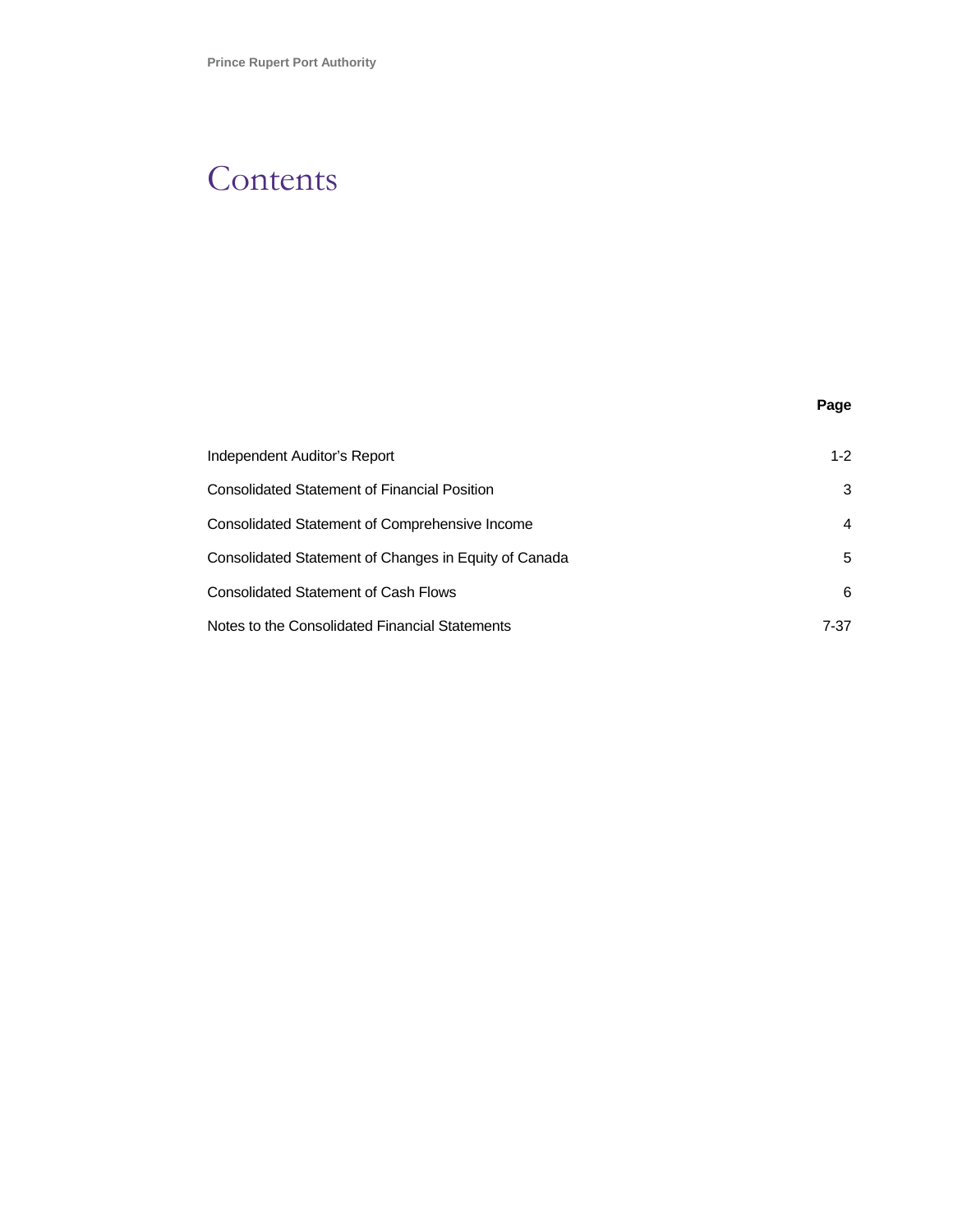

# Independent Auditor's Report

**Grant Thornton LLP** 3rd Floor 888 Fort Street Victoria, BC V8W 1H8 T +1 250 383 4191 F +1 250 383 4623 www.GrantThornton.ca

To the Board of Directors of the Prince Rupert Port Authority

We have audited the accompanying consolidated financial statements of the Prince Rupert Port Authority, which comprise the consolidated statement of financial position as at December 31, 2015, and the consolidated statements of comprehensive income, changes in equity of Canada and cash flows for the year then ended, and a summary of significant accounting policies and other explanatory information.

#### Management's responsibility for the financial statements

Management is responsible for the preparation and fair presentation of these consolidated financial statements in accordance with International Financial Reporting Standards, and for such internal control as management determines is necessary to enable the preparation of consolidated financial statements that are free from material misstatement, whether due to fraud or error.

### Auditors' responsibility

Our responsibility is to express an opinion on these consolidated financial statements based on our audit. We conducted our audit in accordance with Canadian generally accepted auditing standards. Those standards require that we comply with ethical requirements and plan and perform the audit to obtain reasonable assurance about whether the consolidated financial statements are free from material misstatement.

An audit involves performing procedures to obtain audit evidence about the amounts and disclosures in the consolidated financial statements. The procedures selected depend on the auditor's judgment, including the assessment of the risks of material misstatement of the consolidated financial statements, whether due to fraud or error. In making those risk assessments, the auditor considers internal control relevant to the entity's preparation and fair presentation of the consolidated financial statements in order to design audit procedures that are appropriate in the circumstances, but not for the purpose of expressing an opinion on the effectiveness of the entity's internal control. An audit also includes evaluating the appropriateness of accounting policies used and the reasonableness of accounting estimates made by management, as well as evaluating the overall presentation of the consolidated financial statements.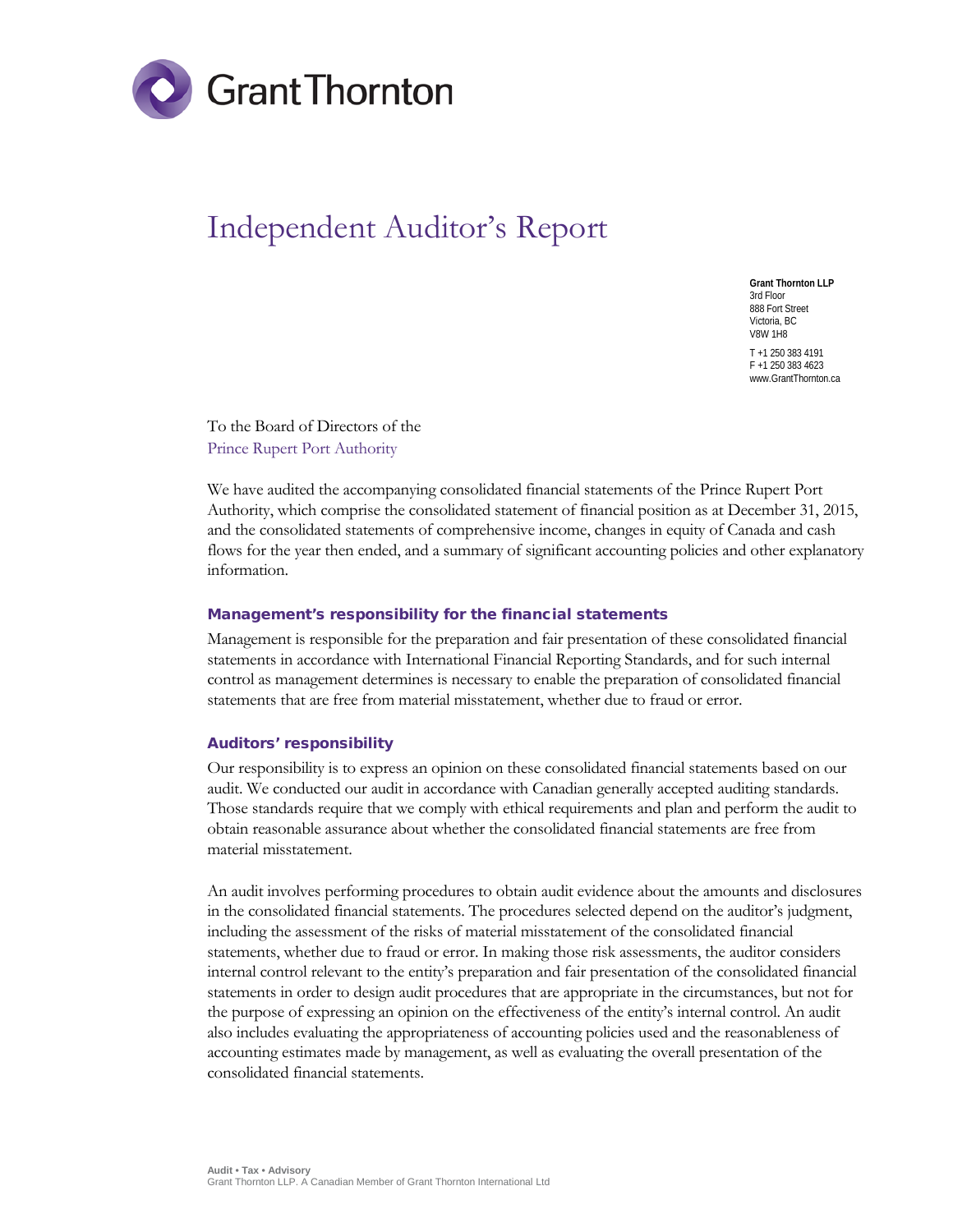

We believe that the audit evidence we have obtained in our audit is sufficient and appropriate to provide a basis for our audit opinion.

#### Opinion

In our opinion, the consolidated financial statements present fairly, in all material respects, the consolidated financial position of the Prince Rupert Port Authority as at December 31, 2015, and its financial performance and its cash flows for the year then ended in accordance with International Financial Reporting Standards.

Victoria, Canada

Grant Thouton LLP

April 19, 2016 Chartered Professional Accountants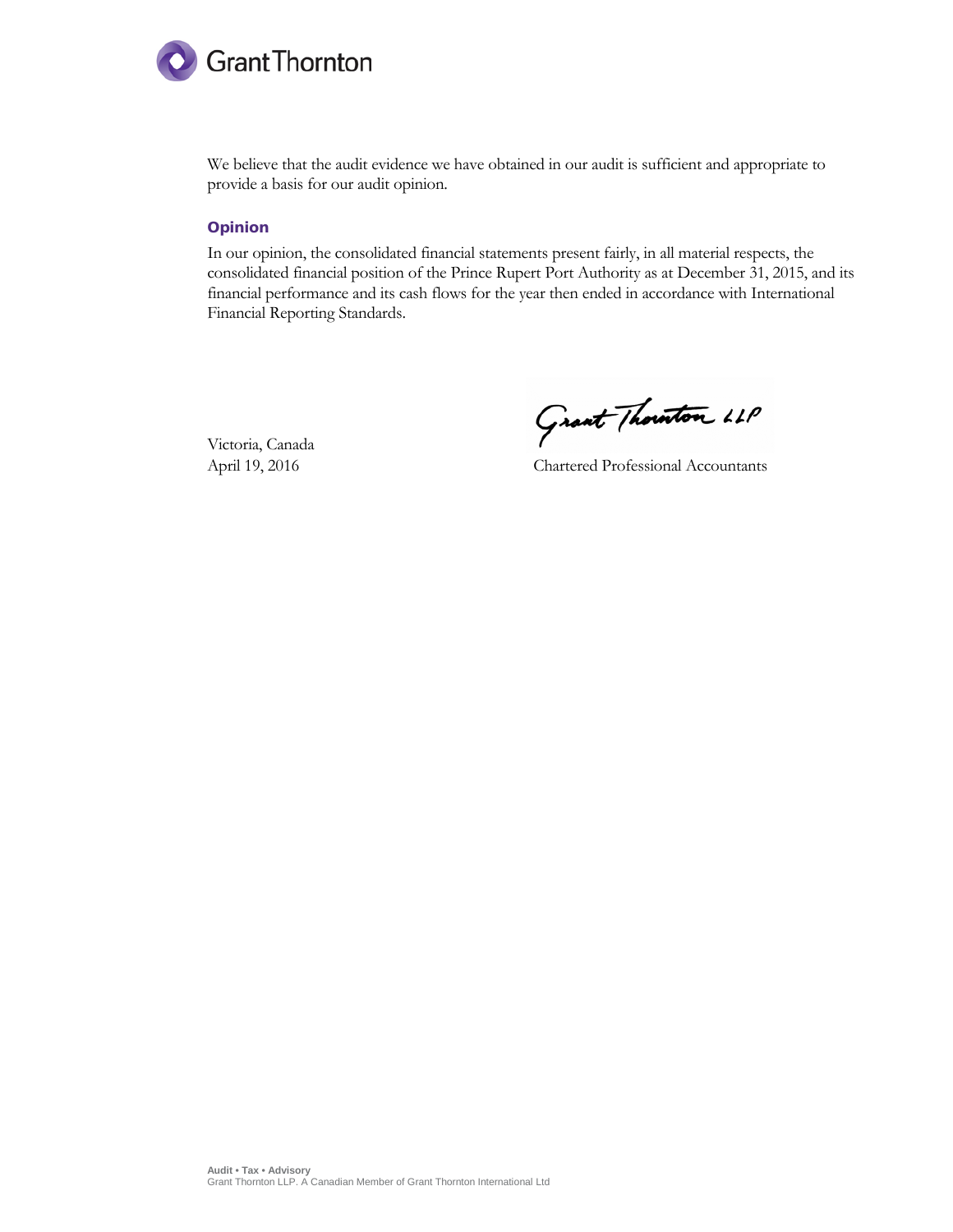| December 31 (expressed in \$000's)                                                                                                                                                  | 2015                                              | 2014                                     |
|-------------------------------------------------------------------------------------------------------------------------------------------------------------------------------------|---------------------------------------------------|------------------------------------------|
| <b>Assets</b>                                                                                                                                                                       |                                                   |                                          |
| Current<br>Cash and cash equivalents                                                                                                                                                | \$<br>11,312                                      | \$<br>18,916                             |
| Term deposits                                                                                                                                                                       | 9,037                                             |                                          |
| Accounts receivable (Note 4)                                                                                                                                                        | 9,991                                             | 13,348                                   |
| Prepaid expenses                                                                                                                                                                    | 454                                               | 374                                      |
|                                                                                                                                                                                     | 30,794                                            | 32,638                                   |
| Non-current                                                                                                                                                                         |                                                   |                                          |
| Term deposits                                                                                                                                                                       | 17,147                                            | 2,002                                    |
| Property and equipment (Note 5)<br>Intangible assets (Note 6)                                                                                                                       | 157,974<br>771                                    | 151,407                                  |
|                                                                                                                                                                                     | 175,892                                           | 153,409                                  |
|                                                                                                                                                                                     | 206,686                                           | \$<br>186,047                            |
| Accounts payable and accrued liabilities (Note 7)<br>Current portion of deferred revenue<br>Current portion of deferred contributions<br>Current portion of long-term debt (Note 8) | \$<br>12,143<br>7,407<br>1,375<br>2,630<br>23,555 | \$<br>18,386<br>3,366<br>2,460<br>24,212 |
| Non-current                                                                                                                                                                         |                                                   |                                          |
| Employee benefits (Note 10)                                                                                                                                                         | 1,390                                             | 2,285                                    |
| Deferred revenue                                                                                                                                                                    | 3,567                                             | 1,600                                    |
| Deferred contributions<br>Long-term debt (Note 8)                                                                                                                                   | 44,340<br>1,910                                   | 47,000<br>5,168                          |
|                                                                                                                                                                                     |                                                   |                                          |
|                                                                                                                                                                                     | 51,207                                            | 56,053                                   |
|                                                                                                                                                                                     | 74,762                                            | 80,265                                   |
| <b>Equity of Canada</b>                                                                                                                                                             |                                                   |                                          |
| Contributed capital                                                                                                                                                                 | 36,213                                            | 36,213                                   |
| Surplus                                                                                                                                                                             | 95,711                                            | 69,569                                   |
|                                                                                                                                                                                     | 131,924                                           | 105,782                                  |
|                                                                                                                                                                                     | \$<br>206,686                                     | \$<br>186,047                            |

Commitments and Contingencies (Notes 13 and 14)

Approved on behalf of the Board:

Bed Smooth **Director** Director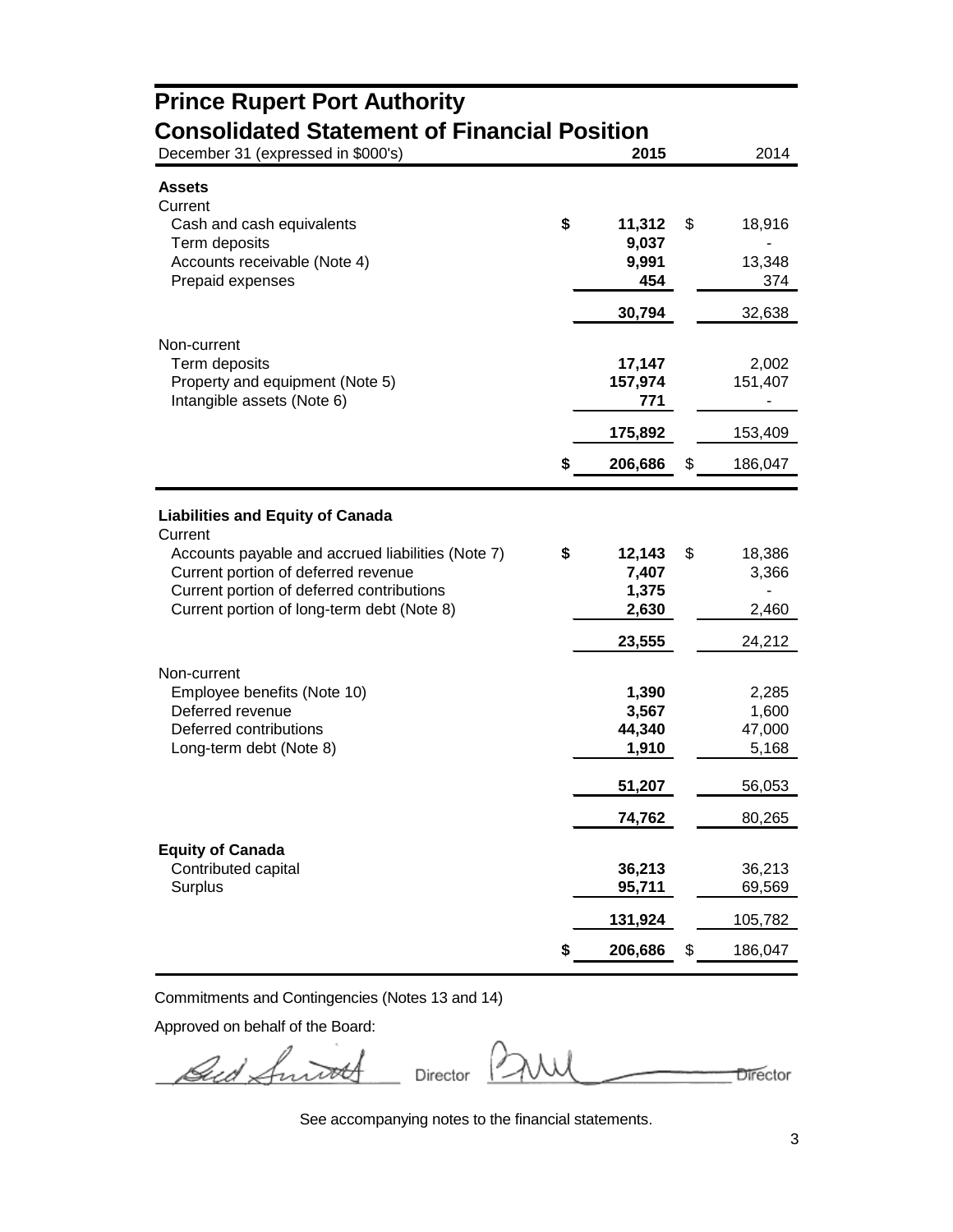| <b>Prince Rupert Port Authority</b><br><b>Consolidated Statement of Comprehensive Income</b><br>Year Ended December 31 (expressed in \$000's) | 2015         | 2014         |
|-----------------------------------------------------------------------------------------------------------------------------------------------|--------------|--------------|
| <b>Revenue</b>                                                                                                                                | \$<br>53,117 | \$<br>51,902 |
| <b>Expenses</b><br>Amortization                                                                                                               | 3,024        | 1,727        |
| Operating and administrative                                                                                                                  | 8,701        | 7,767        |
| Payments in lieu of municipal taxes                                                                                                           | 1,891        | 2,757        |
| Professional and consulting fees                                                                                                              | 4,206        | 3,686        |
| Repairs and maintenance                                                                                                                       | 1,344        | 1,162        |
| Salaries and benefits                                                                                                                         | 9,685        | 8,672        |
|                                                                                                                                               | 28,851       | 25,771       |
| Income from operations                                                                                                                        | 24,266       | 26,131       |
| Interest income                                                                                                                               | 329          | 260          |
| Interest on long-term debt                                                                                                                    | (88)         | (157)        |
|                                                                                                                                               |              |              |
| Net finance income                                                                                                                            | 241          | 103          |
| Amortization of deferred contributions                                                                                                        | 1,285        |              |
| Gain on sale of property and equipment                                                                                                        | 4            | 38           |
| Other income                                                                                                                                  | 1,289        | 38           |
|                                                                                                                                               |              |              |
| <b>Net income</b>                                                                                                                             | 25,796       | 26,272       |
| Other comprehensive income (loss)<br>Defined benefit plan actuarial gains (losses) (Note 10)                                                  | 346          | (1, 912)     |
| Total comprehensive income for the year                                                                                                       | \$<br>26,142 | \$<br>24,360 |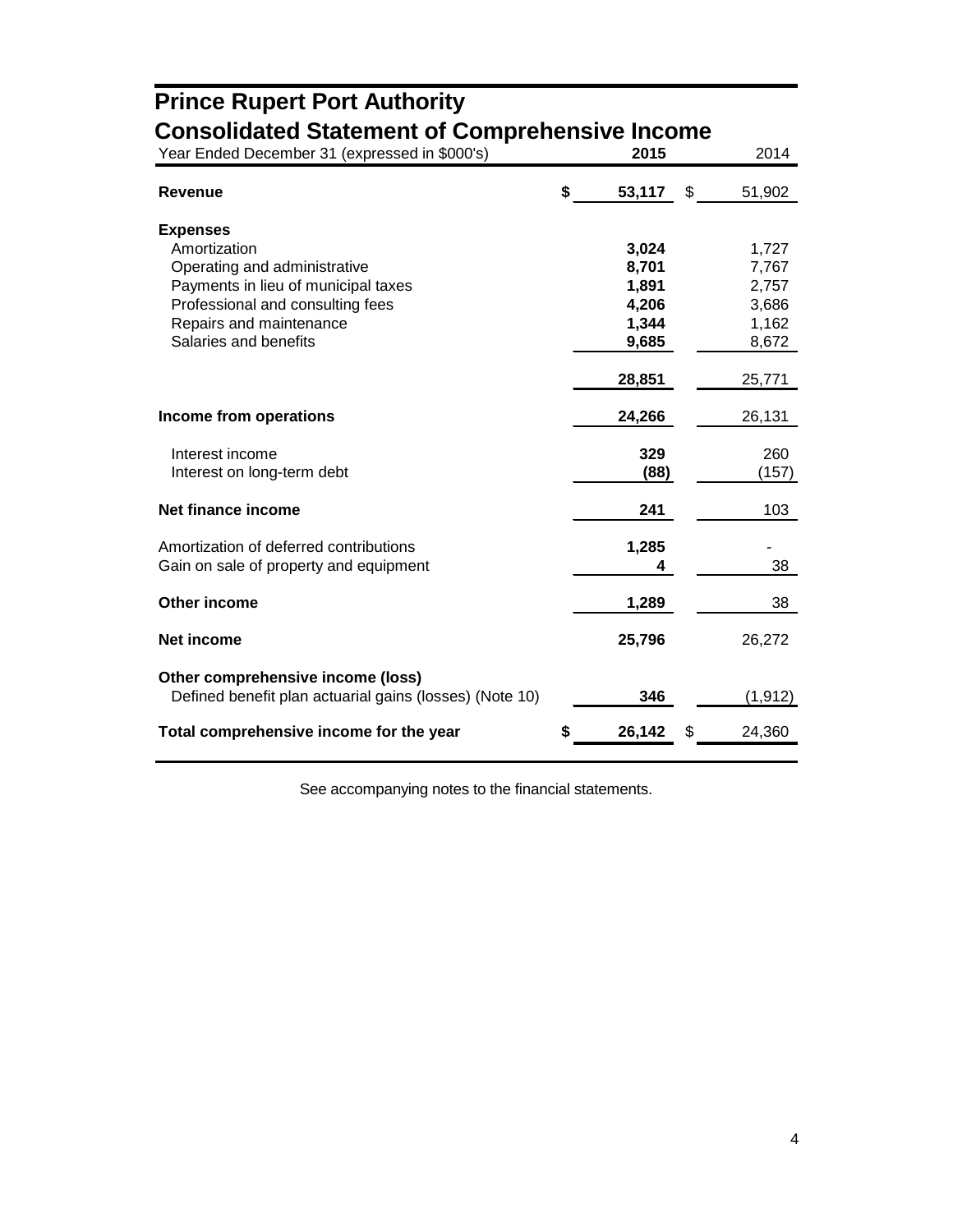# **Prince Rupert Port Authority Consolidated Statement of Changes in Equity of Canada**

| Year Ended December 31 (expressed<br>in $$000's)$                  | <b>Contributed</b><br><b>Capital</b> | <b>Surplus</b> | Total    |
|--------------------------------------------------------------------|--------------------------------------|----------------|----------|
| Balance - December 31, 2013                                        | 36,213                               | 45,209         | 81,422   |
| Net income for the year                                            |                                      | 26,272         | 26,272   |
| Other comprehensive loss<br>Defined benefit plan actuarial losses  |                                      | (1, 912)       | (1, 912) |
|                                                                    |                                      | 24,360         | 24,360   |
| Balance - December 31, 2014                                        | 36,213                               | 69,569         | 105,782  |
| Net income for the year                                            |                                      | 25,796         | 25,796   |
| Other comprehensive income<br>Defined benefit plan actuarial gains |                                      | 346            | 346      |
|                                                                    |                                      | 26,142         | 26,142   |
| Balance - December 31, 2015                                        | 36,213                               | 95,711         | 131,924  |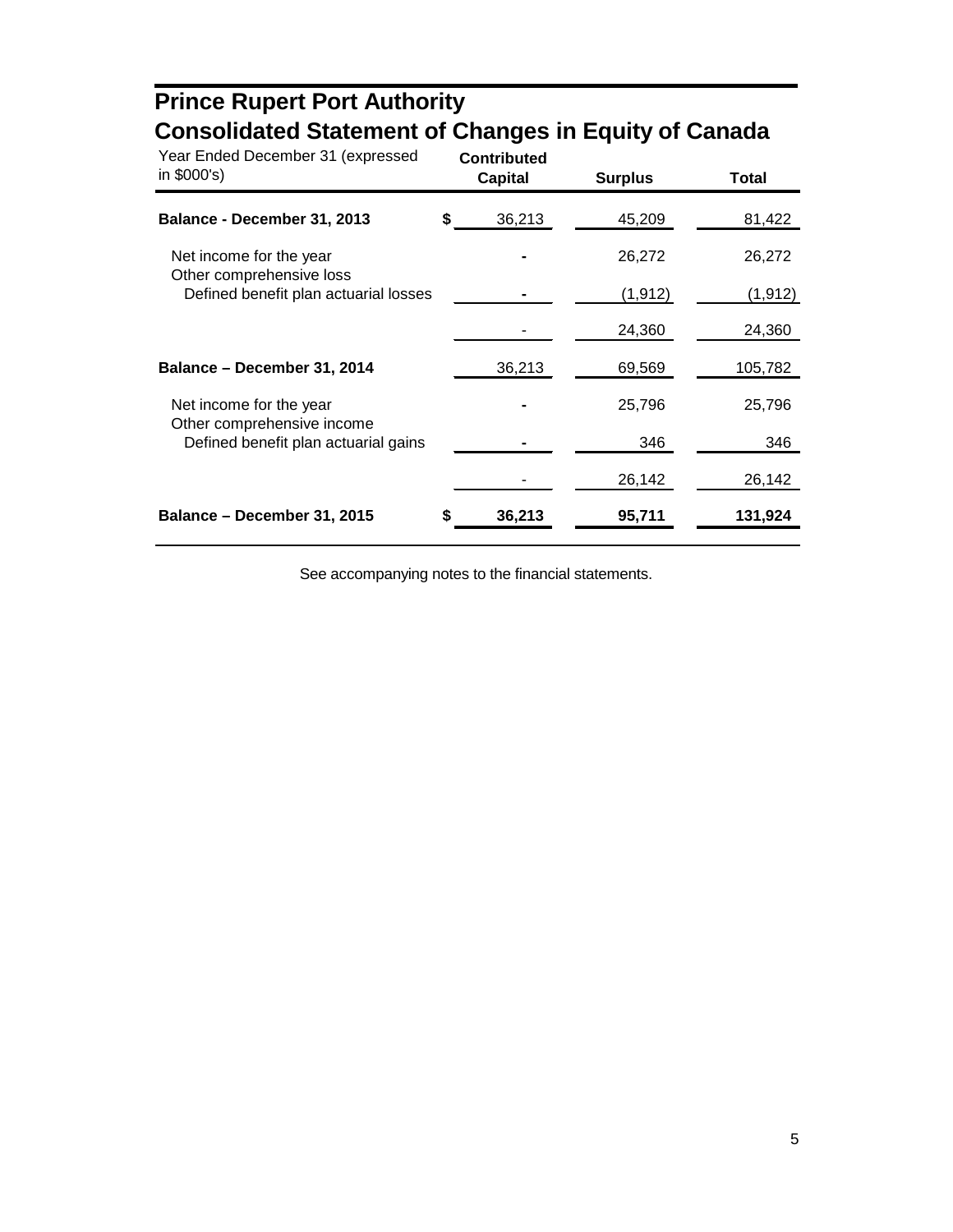| <b>Prince Rupert Port Authority</b>                                                          |                   |                   |
|----------------------------------------------------------------------------------------------|-------------------|-------------------|
| <b>Consolidated Statement of Cash Flows</b><br>Year Ended December 31 (expressed in \$000's) | 2015              | 2014              |
| Cash flows from operating activities                                                         |                   |                   |
| Net income for the year<br>Adjustments for:                                                  | \$<br>25,796      | \$<br>26,272      |
| Amortization expense                                                                         | 3,024             | 1,727             |
| Amortization of deferred contributions                                                       | (1, 285)          |                   |
| Gain on disposal of property and equipment<br>Net finance income                             | (4)<br>(241)      | (38)<br>(103)     |
|                                                                                              | 27,290            | 27,858            |
| Change in working capital items:                                                             |                   |                   |
| Accounts receivable                                                                          | 3,357             | 381               |
| Prepaid expenses<br>Employee benefits                                                        | (80)<br>(549)     | (3)<br>(697)      |
| Accounts payable and accrued liabilities                                                     | (6, 243)          | 4,744             |
| Deferred revenue                                                                             | 6,008             | (310)             |
|                                                                                              | 2,493             | 4,115             |
| Net cash from operating activities                                                           | 29,783            | 31,973            |
| Cash flows from investing activities                                                         |                   |                   |
| Interest received                                                                            | 168               | 239               |
| Proceeds from sale of property and equipment                                                 | 6                 | 46                |
| Acquisition of property and equipment                                                        | (11,500)          | (64, 371)         |
| Acquisition of intangible assets                                                             | (863)             |                   |
| Sale of term deposits<br>Purchase of term deposits                                           | 2,000<br>(26,022) | 2,055<br>(1, 465) |
| Net cash used in investing activities                                                        | (36,211)          | (63, 496)         |
|                                                                                              |                   |                   |
| <b>Cash flows from financing activities</b><br>Repayment of long-term debt                   | (3,088)           | (2,385)           |
| Contributions received from non-government                                                   |                   |                   |
| contributors and government entities                                                         | 2,000             | 24,977            |
| Interest paid                                                                                | (88)              | (157)             |
| Net cash (used in) from financing activities                                                 | (1, 176)          | 22,435            |
| Net (decrease) in cash and cash equivalents                                                  | (7,604)           | (9,088)           |
| Cash and cash equivalents, beginning of year                                                 | 18,916            | 28,004            |
| Cash and cash equivalents, end of year                                                       | \$<br>11,312      | \$<br>18,916      |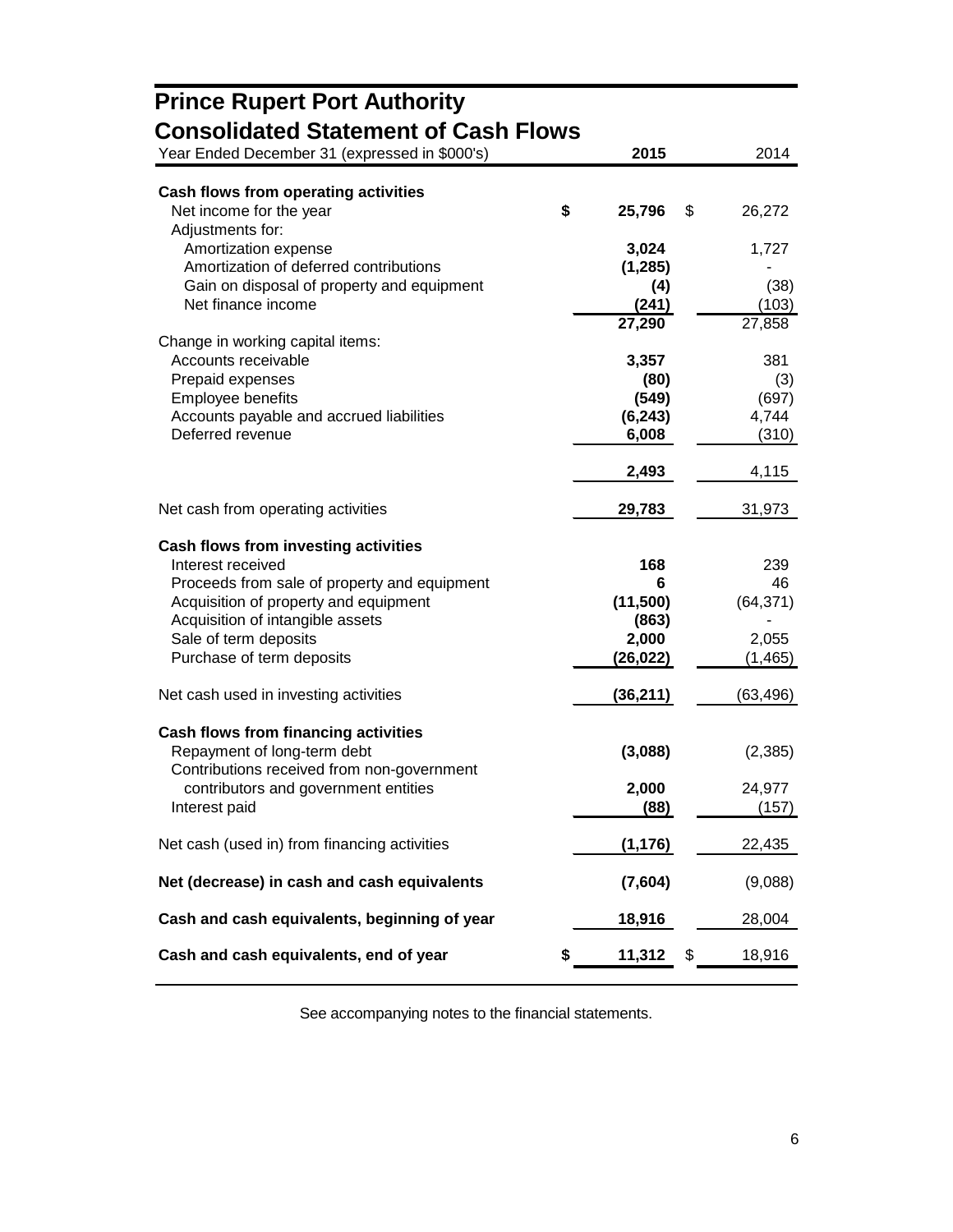December 31, 2015 (expressed in \$000's)

# **1. Canadian Port Authority**

The Prince Rupert Port Authority (the "Authority") is domiciled in Canada. The address of the Authority's registered office is 200-215 Cow Bay Road, Prince Rupert, British Columbia V8J 1A2. The Authority was established effective May 1, 1999 as a port authority pursuant to the Canada Marine Act (the "Act"). At that date, all assets, liabilities, contributed capital and surplus of the predecessor entity, Prince Rupert Port Corporation, were transferred to the Authority at their carrying value. The consolidated financial statements are prepared as though the Authority had operated these facilities since their inception.

The Authority and Prince Rupert Terminals Inc., a wholly owned subsidiary, are collectively referred to as the "Group".

The Group's mission is to develop and grow the Port of Prince Rupert in an aggressive, economical, safe and environmentally sound manner. The Group is exempt from income taxes.

# **2. Basis of preparation**

### **Statement of compliance**

The consolidated financial statements have been prepared in accordance with International Financial Reporting Standards (IFRSs) as issued by the International Accounting Standards Board (IASB).

The consolidated financial statements were authorized for issue by the Board of Directors on April 19, 2016.

# **Basis of measurement**

The consolidated financial statements have been prepared on the historical cost basis, except for certain financial instruments initially measured at fair value.

# **Functional and presentation currency**

These consolidated financial statements are presented in Canadian dollars, which is the Group's functional currency, rounded to the nearest thousand.

# **Use of estimates and judgments**

The preparation of the consolidated financial statements in conformity with IFRS requires management to make judgments, estimates and assumptions that affect the application of accounting policies and the reported amounts of assets, liabilities, income and expenses. Actual results may differ from these estimates.

Estimates and underlying assumptions are reviewed on an ongoing basis. Revisions to accounting estimates are recognized in the period in which the estimates are revised and in any future periods affected.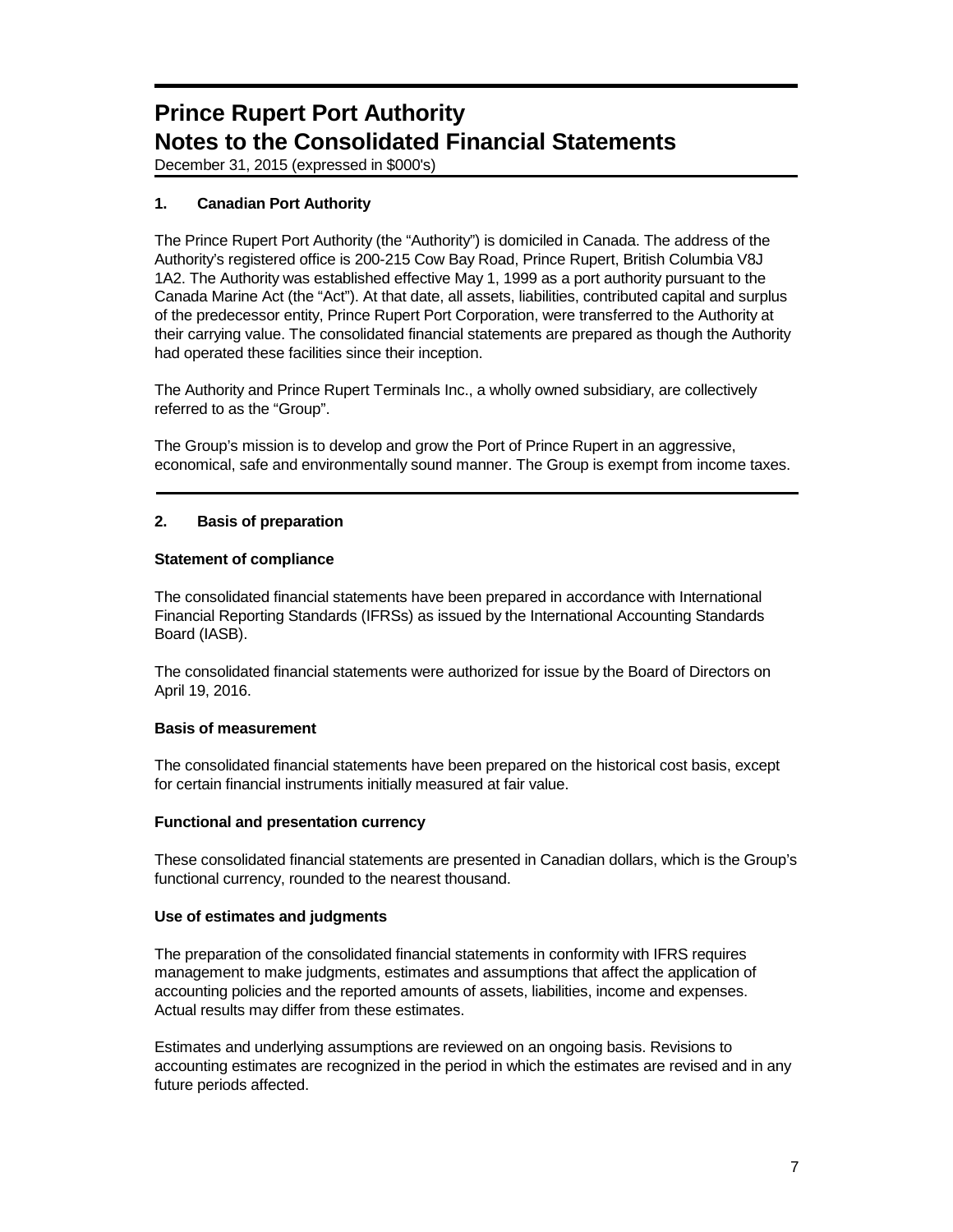December 31, 2015 (expressed in \$000's)

# **2. Basis of preparation** (continued)

# **Use of estimates and judgments** (continued)

The most critical judgments in applying accounting policies that have the most significant effect on the amounts recognized in the Group's consolidated financial statements relate to lease classification (Note 11) and determination of cash-generating units (Note 5).

The areas which involve assumptions and estimation uncertainties that have a significant risk of resulting in a material adjustment within the next financial year are the measurement of defined benefit obligations (Note 10), determination of the useful lives of property and equipment (Note 3), estimation of amounts payable in lieu of taxes (Note 3), and provisions and contingencies (Note 14).

# **3. Significant accounting policies**

The accounting policies set out below have been applied consistently to all periods presented in these consolidated financial statements unless otherwise indicated.

### **Basis of consolidation**

These consolidated financial statements include the accounts of the Authority and its 100% owned subsidiary, Prince Rupert Terminals Inc. The fiscal year end of the subsidiary is December 31.

Intra-group balances and transactions, and any unrealized income and expenses arising from intra-group transactions, are eliminated in preparing the consolidated financial statements.

# **Payments in lieu of municipal taxes**

The amounts to be paid in lieu of taxes are estimated by the Group in accordance with the Payments in Lieu of Taxes Act based on the best available information. If new information gives rise to adjustments, the adjustments are made in the current period.

# **Foreign currency transactions**

Transactions in foreign currencies are translated to the respective functional currencies of Group entities at exchange rates at the dates of the transactions. Monetary assets and liabilities denominated in foreign currencies at the reporting date are retranslated to the functional currency at the exchange rate at that date. The foreign currency gain or loss on monetary items is the difference between amortized cost in the functional currency at the beginning of the period, adjusted for effective interest and payments during the period, and the amortized cost in foreign currency translated at the exchange rate at the end of the reporting period. Foreign currency differences arising on retranslation are recognized in profit or loss. Non-monetary items that are measured in terms of historical cost in a foreign currency are translated using the exchange rate at the date of the transaction.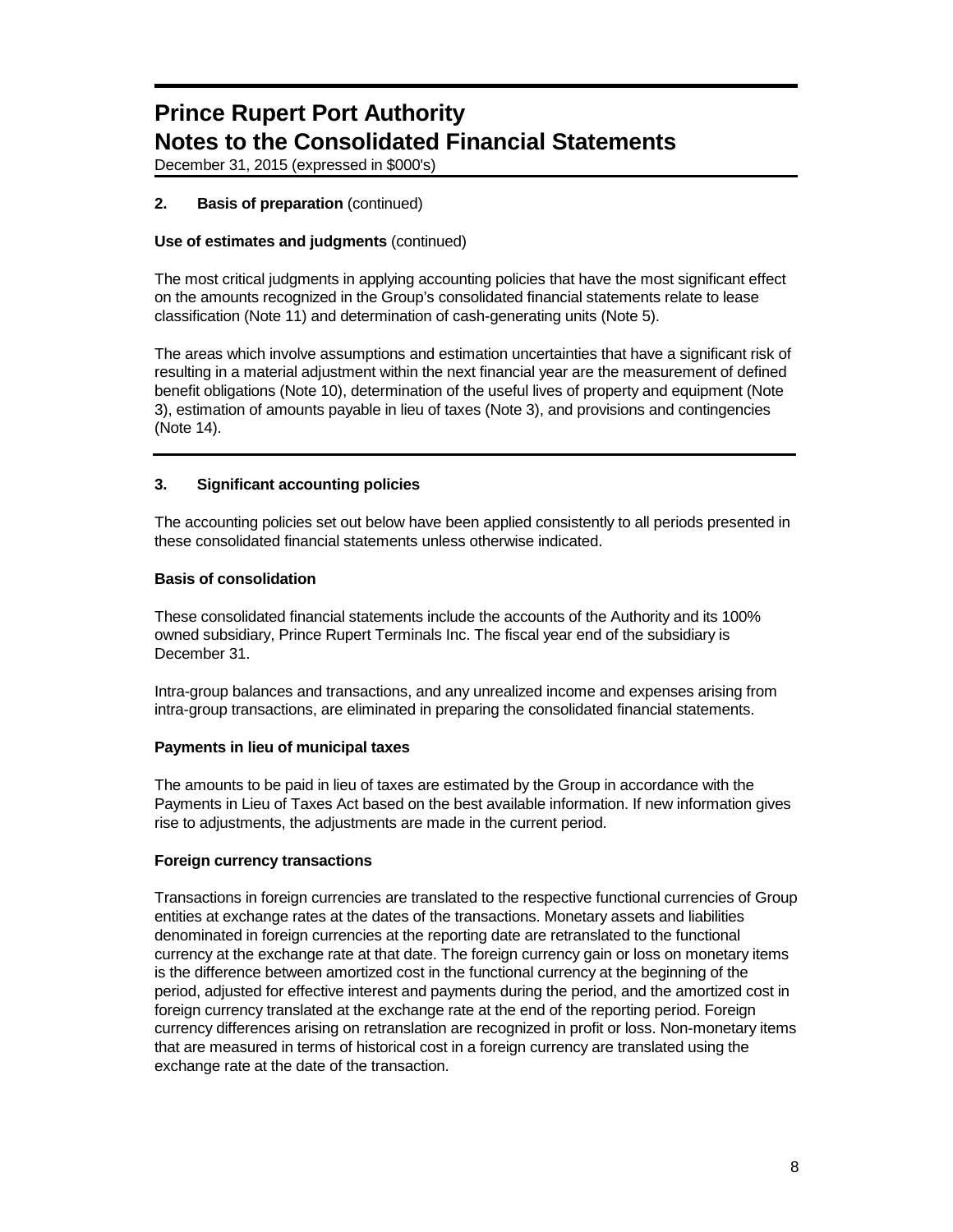December 31, 2015 (expressed in \$000's)

### **3. Significant accounting policies** (continued)

### **Revenue**

Revenue from wharfage and berthage is recognized when services are substantially rendered and collection is reasonably assured. The Group recognizes lease revenue in the period in which the rent becomes due and collection is reasonably assured. Lease revenue is recognized in profit or loss on a straight-line basis over the term of the lease. Lease revenue includes revenue from ground leases and exclusive rights agreements. Deferred revenues represent unearned lease revenue received from tenants, including payments for exclusive use of land for a limited period of time.

### **Property and equipment**

### **(a) Recognition and measurement**

Property and equipment are recorded at cost less accumulated amortization and accumulated impairment losses.

Cost includes expenditures that are directly attributable to the acquisition of the asset. The cost of self-constructed assets includes the cost of materials and direct labour, any other costs directly attributable to bringing the assets to a working condition for their intended use, and borrowing costs on qualifying assets.

### **(b) Subsequent costs**

When parts of an item of property and equipment have different useful lives, they are accounted for as separate items (major components) of property and equipment.

Gains and losses on disposal of an item of property and equipment are determined by comparing the proceeds from disposal with the carrying amount of property and equipment, and are recognized net within other income in profit or loss.

The cost of replacing a part of an item of property and equipment is recognized in the carrying amount of the item if it is probable that the future economic benefits embodied within the part will flow to the Group, and its cost can be measured reliably.

The carrying amount of the replaced part is derecognized. The costs of the day-to-day servicing of property and equipment are recognized in profit or loss as incurred.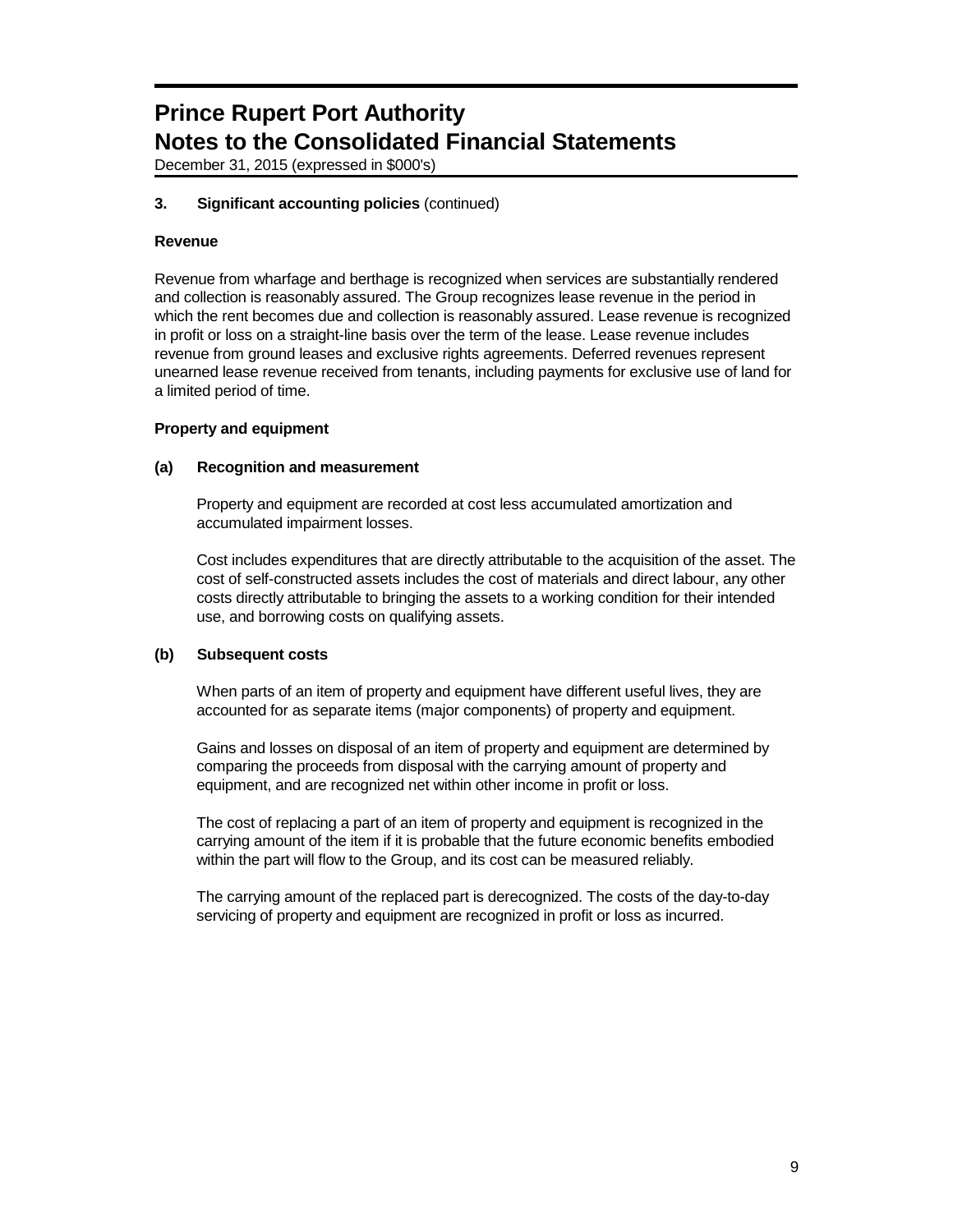December 31, 2015 (expressed in \$000's)

### **3. Significant accounting policies** (continued)

### **Property and equipment** (continued)

### **(c) Amortization**

Amortization is calculated on the straight-line basis commencing with the year the asset becomes operational, at rates based on the estimated useful lives of the assets as follows:

| Asset                          | Rate            |
|--------------------------------|-----------------|
|                                |                 |
| Berthing structures            | $1.67\% - 10\%$ |
| Leasehold improvements         | Term of lease   |
| <b>Buildings</b>               | $2.5\% - 10\%$  |
| Roads and surfaces             | $1.67\% - 10\%$ |
| Utilities                      | $3.33\% - 10\%$ |
| Machinery and equipment        | 5% - 100%       |
| Office furniture and equipment | 10% - 33.3%     |

Amortization methods, useful lives and residual values are reviewed at each financial year end and adjusted if appropriate. When changes are made, adjustments are reflected prospectively.

### **Intangible assets**

The Authority's intangible assets consist of purchased computer software. Intangible assets are recorded at cost less accumulated amortization and accumulated impairment losses.

Amortization of intangible assets is calculated on a straight-line basis with estimated useful lives between 5 & 10 years. Amortization method, useful lives and residual values are reviewed at each financial year end and adjusted if appropriate. When changes are made, adjustments are reflected prospectively.

# **Employee benefits**

The Group has three pension plans. For employees hired before May 1, 1999, a defined benefit plan and a supplemental pension plan and for employees hired after May 1, 1999, a defined contribution plan is available.

Prior to May 1, 2000, the employees were covered by the Public Service Superannuation Plan administered by the Government of Canada. Under this plan, the Group is not required under legislation to make contributions with respect to actuarial deficiencies or for indexation payments under the Supplementary Retirement Benefits Act

All employees who retire from the Group and who receive a Public Service Superannuation pension are eligible for extended health care coverage. This coverage is provided at no additional cost to the Group.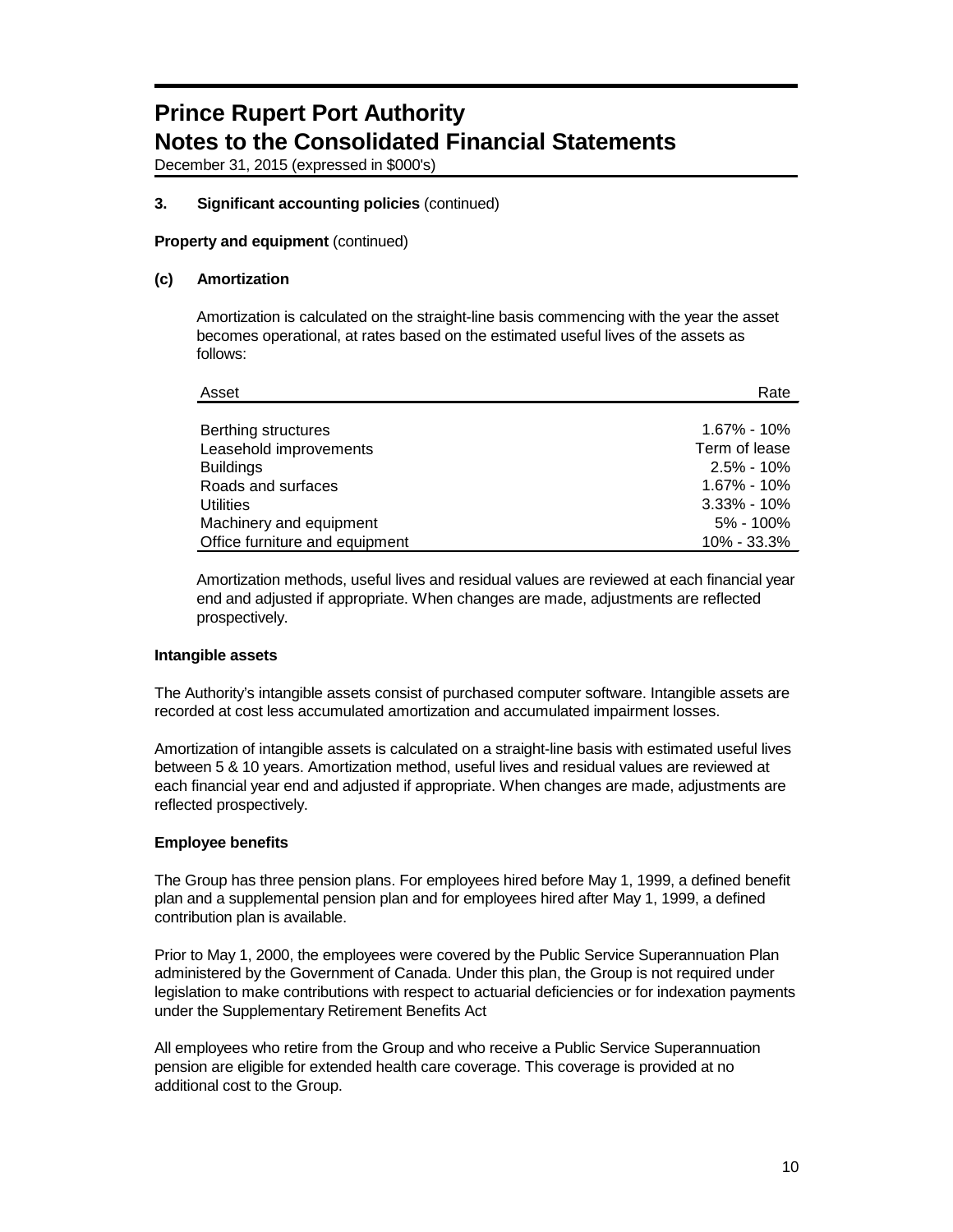December 31, 2015 (expressed in \$000's)

### **3. Significant accounting policies** (continued)

**Employee benefits** (continued)

### **(a) Short-term employee benefits**

Short-term employee benefit obligations are measured on an undiscounted basis and are expensed as the related service is provided.

A liability is recognized for the amount expected to be paid under short-term cash bonus or profit-sharing plans if the Group has a present legal or constructive obligation to pay this amount as a result of past service provided by the employee, and the obligation can be estimated reliably.

### **(b) Defined contribution plans**

A defined contribution plan is a post-employment benefit plan under which an entity pays fixed contributions into a separate entity and will have no legal or constructive obligation to pay further amounts. Obligations for contributions to defined contribution pension plans are recognized as an employee benefit expense in profit or loss in the periods during which services are rendered by employees. Prepaid contributions are recognized as an asset to the extent that a cash refund or a reduction in future payments is available.

# **(c) Defined benefit plans**

A defined benefit plan is a post-employment benefit plan other than a defined contribution plan. The Group's net obligation in respect of defined benefit pension plans is calculated separately for each plan by estimating the amount of future benefit that employees have earned in return for their service in the current and prior periods; that benefit is discounted to determine its present value. The calculation is performed annually by a qualified actuary using the projected unit credit method. When the calculation results in a benefit to the Group, the recognized asset is limited to the total of any unrecognized past service costs and the present value of economic benefits available in the form of any future refunds from the plan or reductions in future contributions to the plan. In order to calculate the present value of economic benefits, consideration is given to any minimum funding requirements.

Under IAS 19, the Group determines the net interest expense (income) on the net defined benefit liability (asset) for the period by applying the discount rate used to measure the defined benefit obligation at the beginning of the annual period to the then-net-defined benefit liability (asset), taking into account any changes in the net defined benefit liability (asset) during the period as a result of contributions and benefit payments. Consequently, the net interest on the net defined benefit liability (asset) comprises: interest cost on the defined benefit obligation, interest income on plan assets, and interest on the effect on the asset ceiling.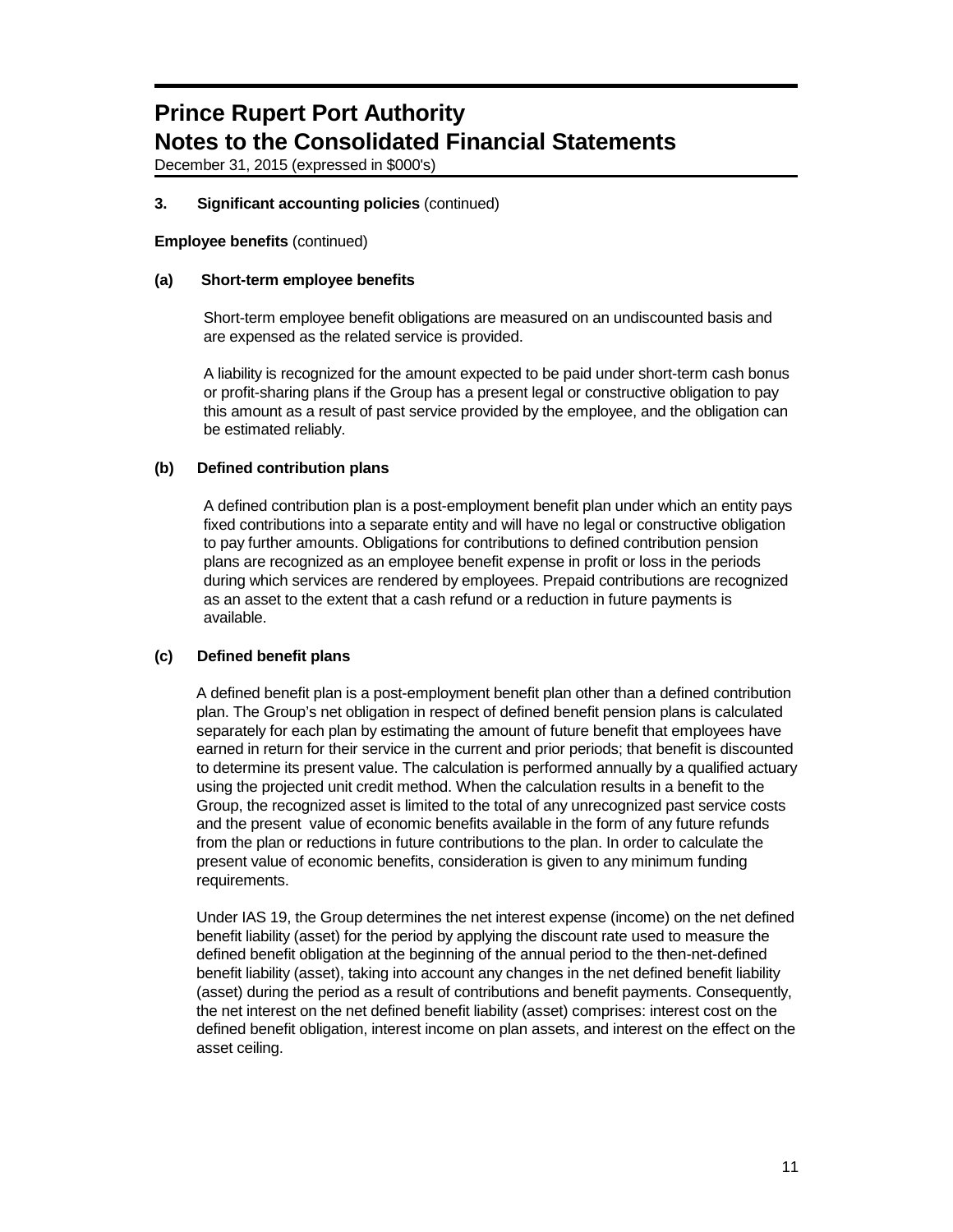December 31, 2015 (expressed in \$000's)

### **3. Significant accounting policies** (continued)

**Employee benefits** (continued)

### **(c) Defined benefit plans** (continued)

Net interest expense and other expenses related to defined benefit plans are recognized in profit or loss. Re-measurements of the net defined benefit liability, which comprise actuarial gains and losses, the return on plan assets (excluding interest) and the effect of the asset ceiling (if any), are recognized immediately in other comprehensive income (OCI).

When the benefits of a plan are changed or when a plan is curtailed, the resulting change in benefit that relates to past service or the gain or loss on curtailment is recognized immediately in profit or loss. The Group recognizes gains and losses on the settlement of a defined benefit plan when the settlement occurs.

### **(d) Termination benefits**

Termination benefits are recognized as an expense when the Group is committed demonstrably, without realistic possibility of withdrawal, to a formal detailed plan to either terminate employment before the normal retirement date, or to provide termination benefits as a result of an offer made to encourage voluntary redundancy. Termination benefits for voluntary redundancies are recognized as an expense if the Group has made an offer of voluntary redundancy, it is probable that the offer will be accepted, and the number of acceptances can be estimated reliably.

### **Financial instruments**

# **(a) Non-derivative financial assets**

The Group initially recognizes loans and receivables and deposits on the date that they are originated. All other financial assets are recognized initially on the trade date at which the Group becomes a party to the contractual provisions of the instrument.

The Group derecognizes a financial asset when the contractual rights to the cash flows from the asset expire, or it transfers the rights to receive the contractual cash flows on the financial asset in a transaction in which substantially all the risks and rewards of ownership of the financial asset are transferred.

Financial assets and liabilities are offset and the net amount presented in the statement of financial position when, and only when, the Group has a legal right to offset the amounts and intends either to settle on a net basis or to realize the asset and settle the liability simultaneously.

The Group has the following non-derivative financial assets: loans and receivables.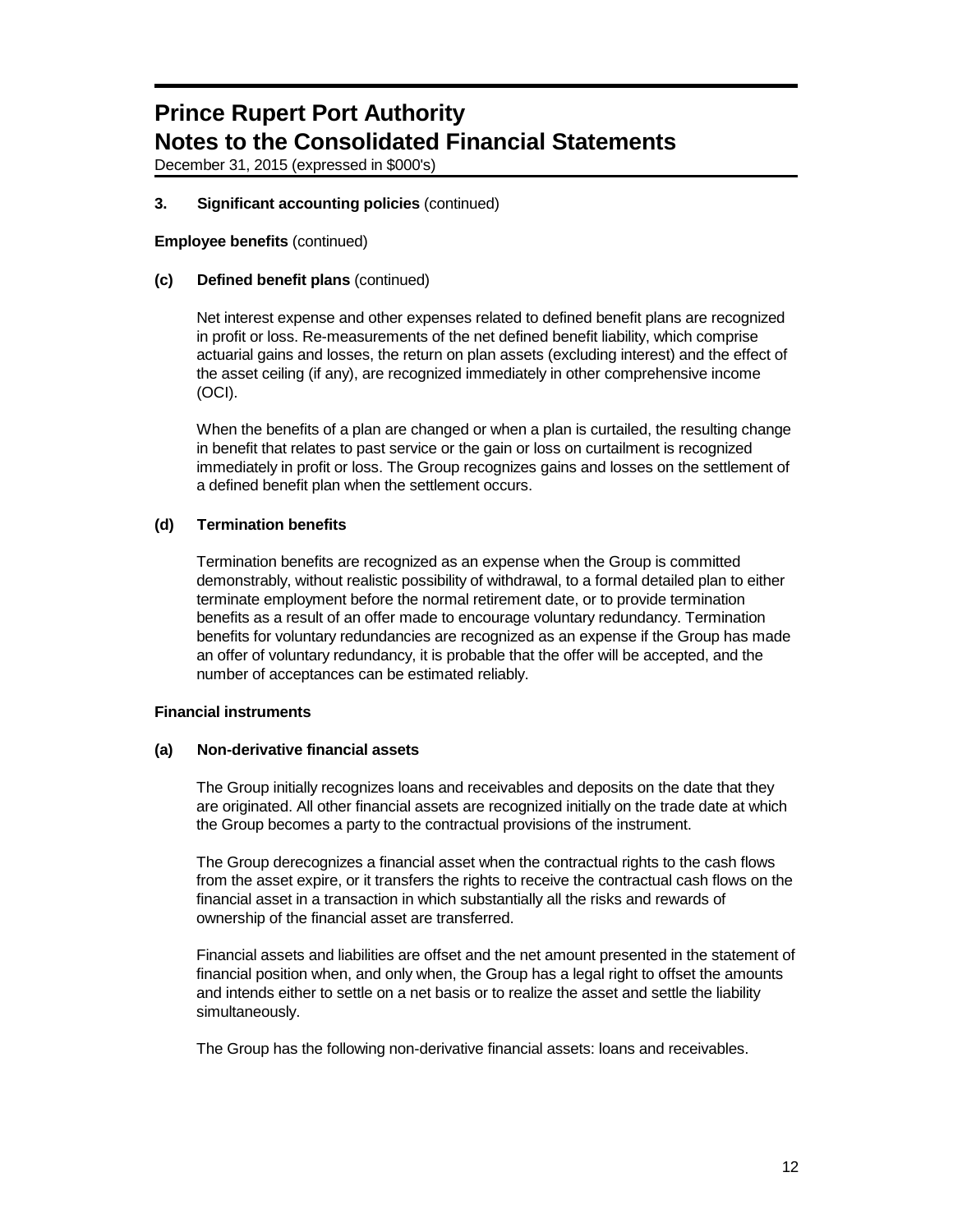December 31, 2015 (expressed in \$000's)

### **3. Significant accounting policies** (continued)

### **(a) Non-derivative financial assets** (continued)

### *Loans and receivables*

Loans and receivables are financial assets with fixed or determinable payments that are not quoted in an active market. Such assets are recognized initially at fair value plus any directly attributable transaction costs. Subsequent to initial recognition loans and receivables are measured at amortized cost using the effective interest method, less any impairment losses.

Cash, accounts receivable and term deposits are classified as loans and receivable, and are recorded at amortized cost.

The Group's cash and cash equivalents are defined as deposits in banks and investments with original maturities of less than 90 days and are classified as loans and receivables.

### **(b) Non-derivative financial liabilities**

The Group initially recognizes debt securities issued and subordinated liabilities on the date that they are originated. All other financial liabilities are recognized initially on the trade date at which the Group becomes a party to the contractual provisions of the instrument.

The Group derecognizes a financial liability when its contractual obligations are discharged or cancelled or expire.

Financial assets and liabilities are offset and the net amount presented in the statement of financial position when, and only when, the Group has a legal right to offset the amounts and intends either to settle on a net basis or to realize the asset and settle the liability simultaneously.

The Group has the following non-derivative financial liabilities: accounts payable and accrued liabilities and long-term debt.

Such financial liabilities are recognized initially at fair value plus any directly attributable transaction costs. Subsequent to initial recognition these financial liabilities are measured at amortized cost using the effective interest method.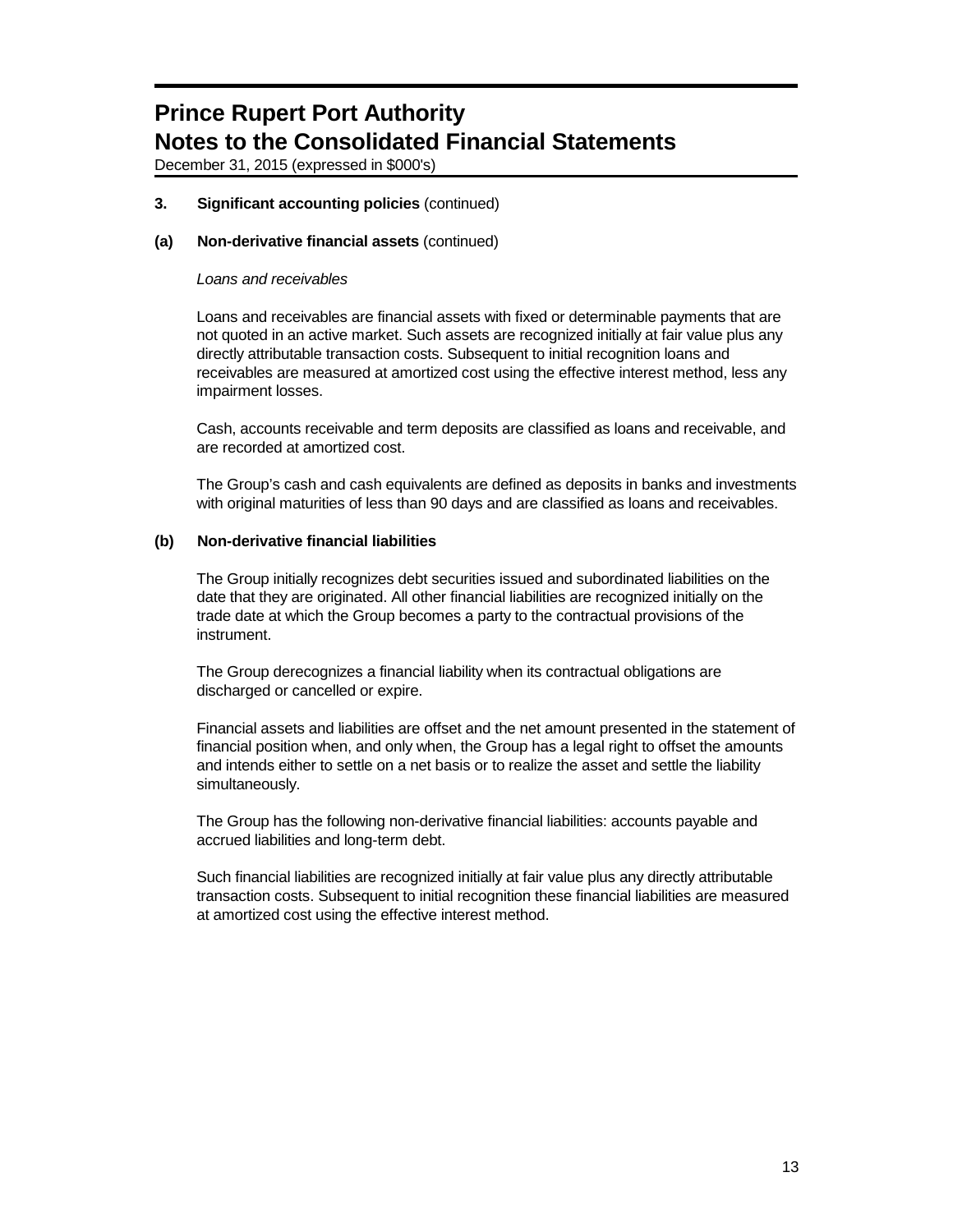December 31, 2015 (expressed in \$000's)

### **3. Significant accounting policies** (continued)

### **Impairment**

### **(a) Financial assets (including receivables)**

A financial asset not carried at fair value through profit or loss is assessed at each reporting date to determine whether there is objective evidence that it is impaired. A financial asset is impaired if objective evidence indicates that a loss event has occurred after the initial recognition of the asset, and that the loss event had a negative effect on the estimated future cash flows of that asset that can be estimated reliably.

Objective evidence that financial assets are impaired can include default or delinquency by a debtor, restructuring of an amount due to the Group on terms that the Group would not consider otherwise, or indications that a debtor or issuer will enter bankruptcy. The Group considers evidence of impairment for receivables and held-to-maturity investment securities at a specific asset level. All individually significant receivables are assessed for specific impairment. Any such impairment is recorded in profit and loss.

An impairment loss in respect of a financial asset measured at amortized cost is calculated as the difference between its carrying amount and the present value of the estimated future cash flows discounted at the asset's original effective interest rate.

Losses are recognized in profit or loss and reflected in an allowance account against receivables. When a subsequent event causes the amount of impairment loss to decrease, the decrease in impairment loss is reversed through profit or loss.

# **(b) Non-financial assets**

The carrying amounts of the Group's non-financial assets are reviewed at each reporting date to determine whether there is any indication of impairment. If any such indication exists, then the asset's recoverable amount is estimated.

The recoverable amount of an asset or cash-generating unit is the greater of its value in use and its fair value less costs to sell. In assessing value in use, the estimated future cash flows are discounted to their present value using a pre-tax discount rate that reflects current market assessments of the time value of money and the risks specific to the asset. For the purpose of impairment testing, assets that cannot be tested individually are grouped together into the smallest group of assets that generates cash inflows from continuing use that are largely independent of the cash inflows of other assets or groups of assets (the "cash-generating unit, or CGU").

The Group's corporate assets do not generate separate cash inflows. If there is an indication that a corporate asset may be impaired, then the recoverable amount is determined for the CGU to which the corporate asset belongs.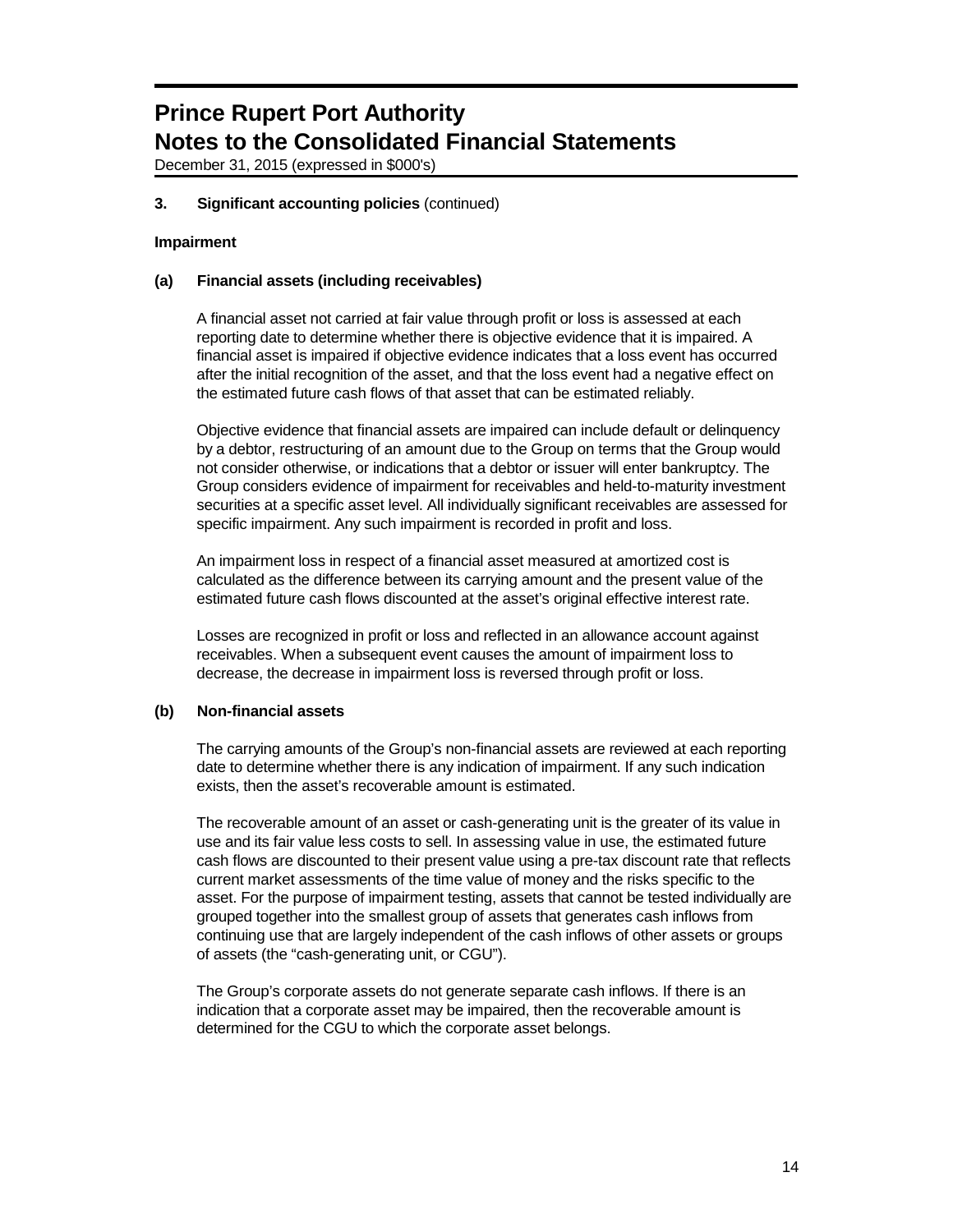December 31, 2015 (expressed in \$000's)

### **3. Significant accounting policies** (continued)

**Impairment** (continued)

### **(b) Non-financial assets** (continued)

An impairment loss is recognized if the carrying amount of an asset or its CGU exceeds its estimated recoverable amount. Impairment losses are recognized in profit or loss. Impairment losses recognized in respect of CGUs are allocated to reduce the carrying amounts of the assets in the unit (group of units) on a pro rata basis. Impairment losses recognized in prior periods are assessed at each reporting date for any indications that the loss has decreased or no longer exists. An impairment loss is reversed if there has been a change in the estimates used to determine the recoverable amount. An impairment loss is reversed only to the extent that the asset's carrying amount does not exceed the carrying amount that would have been determined, net of depreciation or amortization, if no impairment loss had been recognized.

### **Contributions**

Government contributions are presented on a net basis as a reduction of either the cost of the related property and equipment with amortization calculated on the net amount or the related expenditures in profit or loss, as applicable. Contributions received from non-government contributors are recognized as revenue in accordance with IAS 18 Revenue and IFRIC 18 Transfers of Assets from Customers, and the timing of revenue recognition is based on the Group's performance obligations following the receipt of the assets acquired through the contributions. Deferred contributions represent contributions from non-government contributors towards the cost of the Group's property and equipment which will benefit the non-government contributors over time, and contributions from government entities for which the corresponding assets have not yet been acquired or constructed or the corresponding expenses have not yet been incurred.

### **Provisions**

A provision is recognized if, as a result of a past event, the Group has a present legal or constructive obligation that can be estimated reliably, and it is probable that an outflow of economic benefits will be required to settle the obligation. Provisions are determined by discounting the expected future cash flows at a pre-tax rate that reflects current market assessments of the time value of money and the risks specific to the liability. The unwinding of the discount is recognized as finance cost.

### **Onerous contracts**

A provision for onerous contracts is recognized when the expected benefits to be derived by the Group from a contract are lower than the unavoidable cost of meeting its obligations under the contract. The provision is measured at the present value of the lower of the expected cost of terminating the contract and the expected net cost of continuing with the contract. Before a provision is established, the Group recognizes any impairment loss on the assets associated with that contract.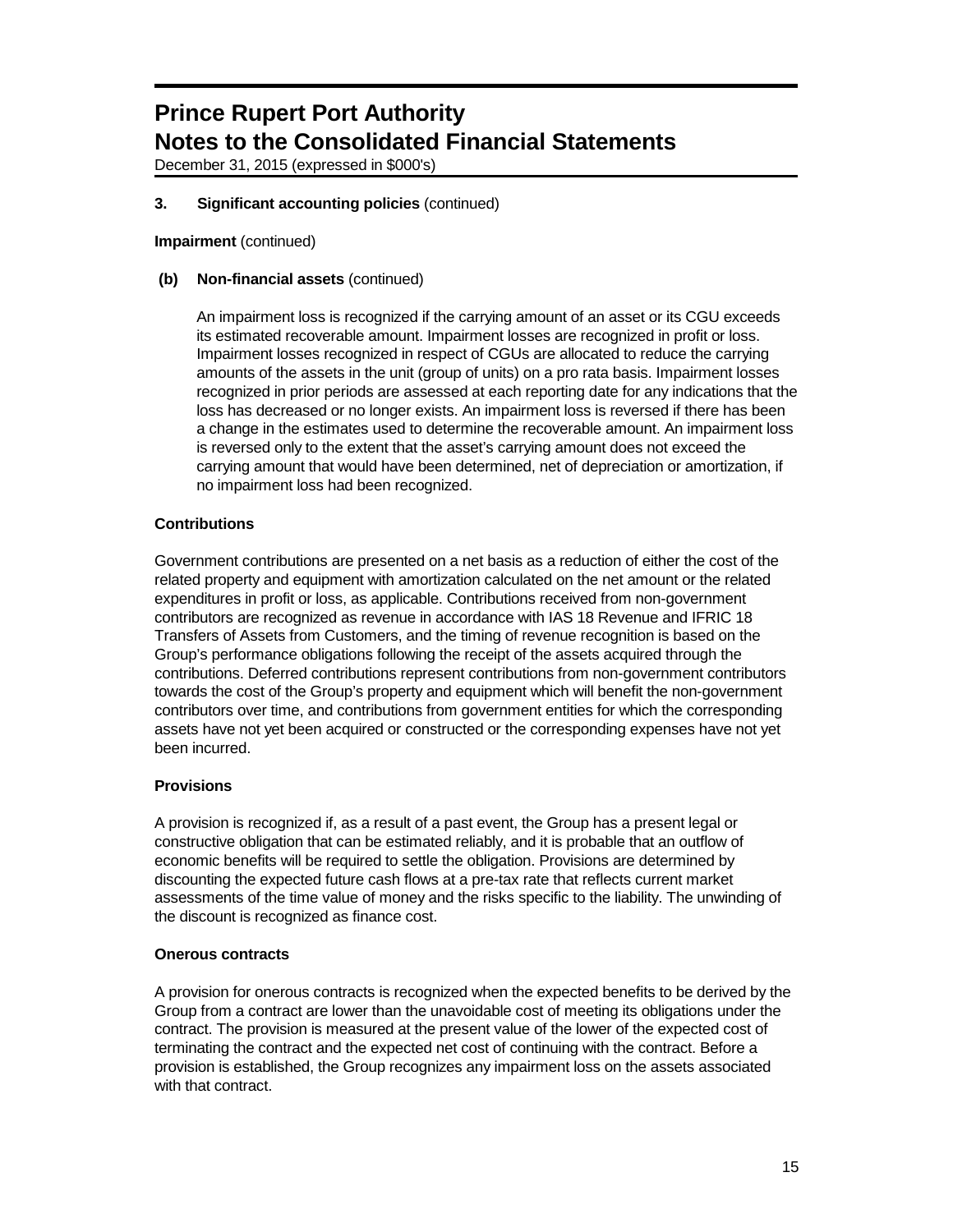December 31, 2015 (expressed in \$000's)

### **3. Significant accounting policies** (continued)

### **Lease payments**

Leases in which a significant portion of the risks and rewards of ownership are retained by the Authority are classified as operating leases. Payments made or received under operating leases are recognized in profit or loss on a straight-line basis over the term of the lease. Leases are classified as finance leases if the terms of the lease transfer substantially all the risks and rewards of ownership to the lessee. Lease incentives received are recognized as an integral part of the total lease expense or revenue, over the term of the lease.

Minimum lease payments made or received under finance leases are apportioned between the finance expense or income and the reduction of the outstanding liability or receivable. The finance expense or income is allocated to each period during the lease term so as to produce a constant periodic rate of interest on the remaining balance of the liability or receivable.

Initial direct costs incurred in negotiating a lease are added to the carrying amount of the leased asset and recognized on a straight-line basis over the term of the lease.

Contingent lease payments or receipts are accounted for in the period in which they are incurred.

### *Determining whether an arrangement contains a lease*

At inception of an arrangement, the Group determines whether such an arrangement is or contains a lease. A specific asset is the subject of a lease if fulfilment of the arrangement is dependent on the use of that specified asset. An arrangement conveys the right to use the asset if the arrangement conveys to the Group the right to control the use of the underlying asset.

At inception or upon reassessment of the arrangement, the Group separates payments and other consideration required by such an arrangement into those for the lease and those for other elements on the basis of their relative fair values.

### **Finance income and finance costs**

Finance income comprises interest income on funds invested and changes in the fair value of financial assets at fair value through profit or loss. Interest income is recognized as it accrues in profit or loss, using the effective interest method.

Finance costs comprise interest expense on borrowings, unwinding of the discount on provisions, changes in the fair value of financial assets at fair value through profit or loss and impairment losses recognized on financial assets. Borrowing costs that are not directly attributable to the acquisition, construction or production of a qualifying asset are recognized in profit or loss using the effective interest method.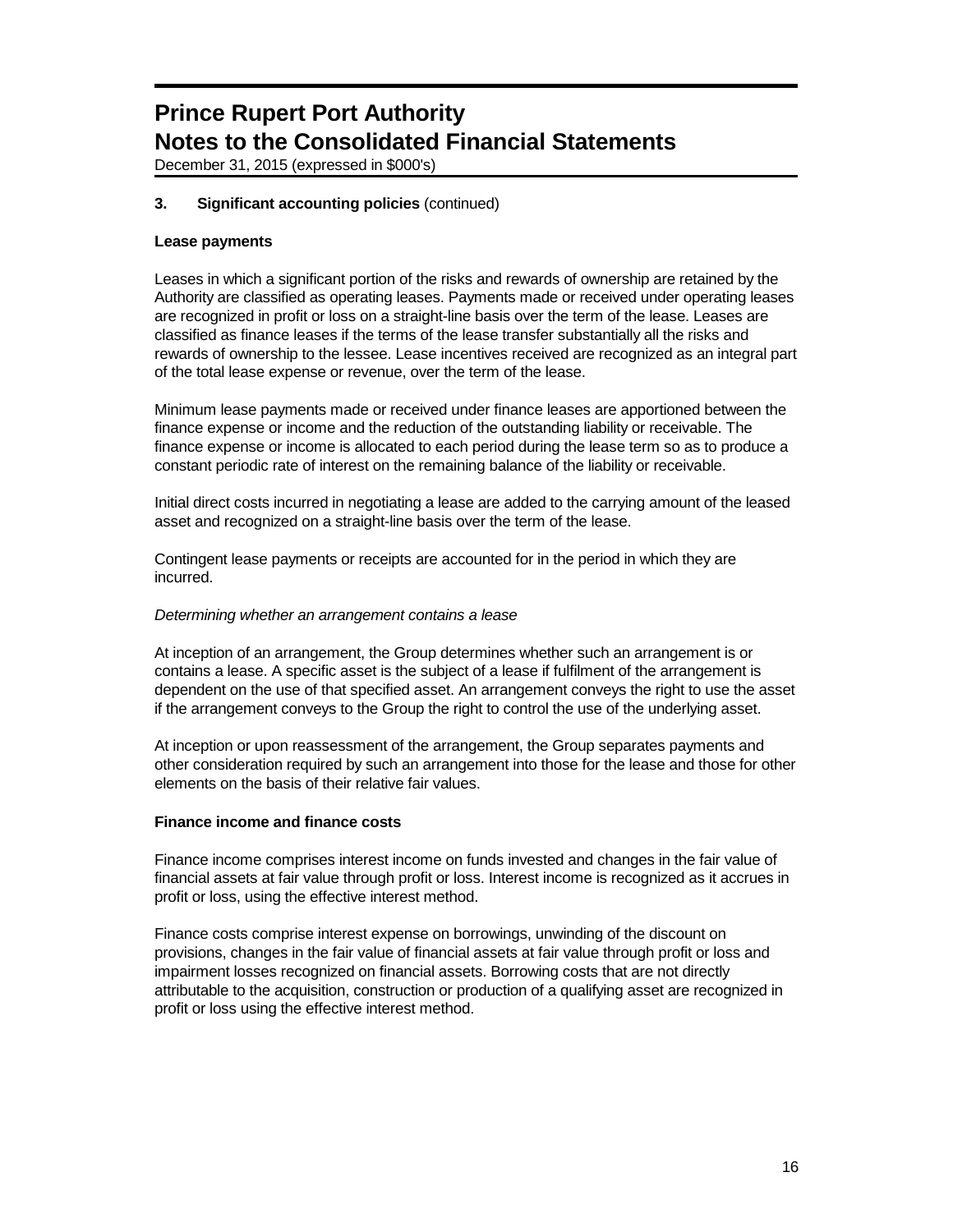December 31, 2015 (expressed in \$000's)

### **3. Significant accounting policies** (continued)

### **Future accounting standards**

The following is a summary of recent accounting pronouncements which have not yet been adopted by the Group:

### **(a) IFRS 9** *Financial Instruments*

In November 2009 the IASB issued IFRS 9 *Financial Instruments* (IFRS 9 (2009)), and in October 2010, the IASB published amendments to IFRS 9 (IFRS 9 (2010)). In July 2014, the IASB issued a new general hedge accounting standard, which forms part of IFRS 9 Financial Instruments (2014). The new standard is mandatorily effective for periods beginning January 1, 2018 with early adoption permitted.

IFRS 9 (2009) introduces new requirements for the classification and measurement of financial assets. Under IFRS 9 (2009), financial assets are classified and measured based on the business model in which they are held and the characteristics of their contractual cash flows. IFRS 9 (2010) introduces additional changes relating to financial liabilities. IFRS 9 (2013) introduces new standards for general hedge accounting.

The mandatory effective date is for annual periods beginning on or after January 1, 2018; however, early adoption of the new standard is still permitted. Previous versions of IFRS 9 may be adopted early if not already done so provided the relevant date of initial adoption is before February 1, 2015. The Group does not intend to adopt IFRS 9 (2009), IFRS 9 (2010), IFRS 9 (2013) or IFRS 9 (2014) in its financial statements for the annual period beginning on January 1, 2016.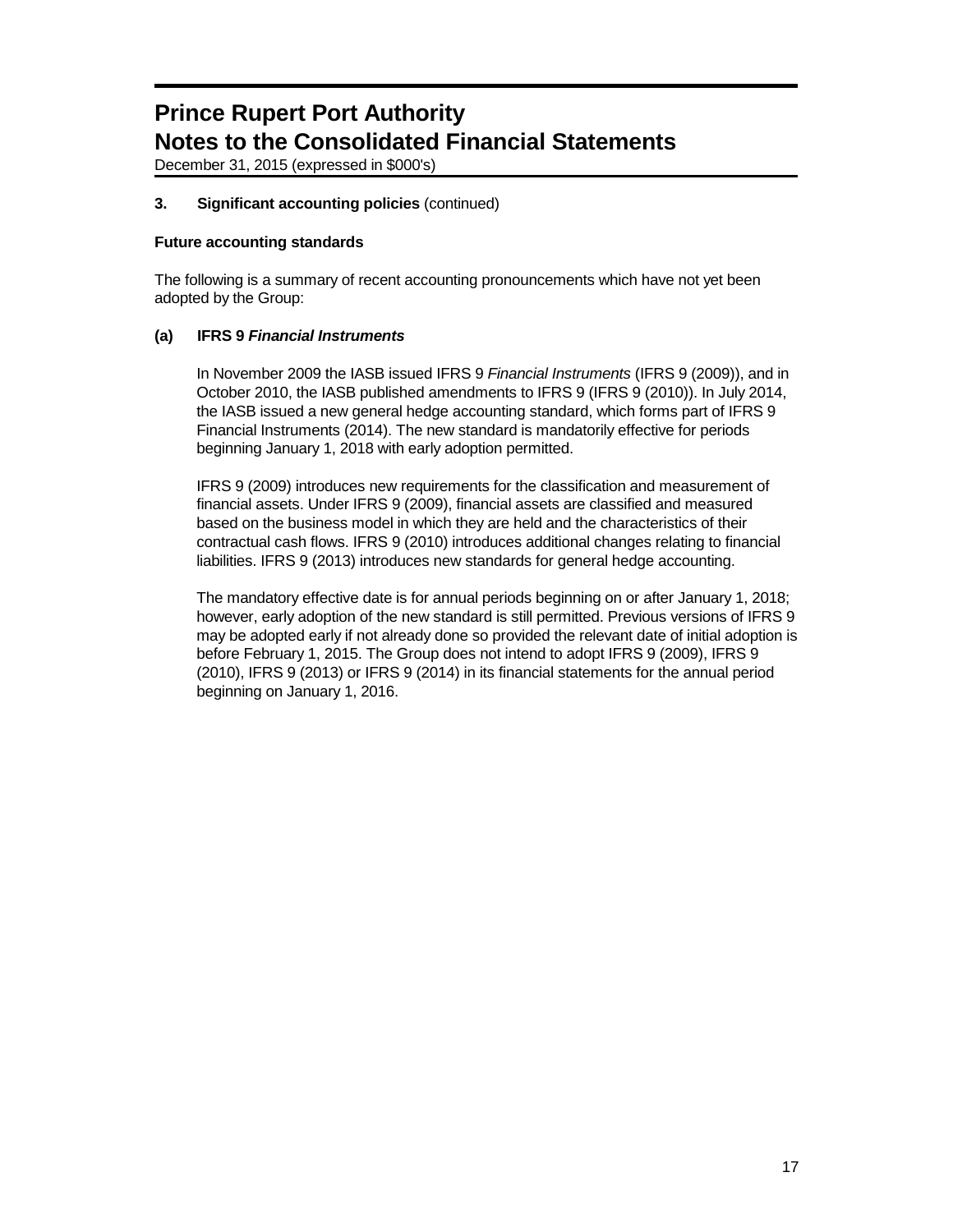December 31, 2015 (expressed in \$000's)

### **3. Significant accounting policies** (continued)

**Future accounting standards** (continued)

### **(b) IFRS 15** *Revenue from Contracts with Customers*

IFRS 15 *Revenue from Contracts with Customers* presents new requirements for the recognition of revenue, replacing IAS 18 'Revenue', IAS 11 'Construction Contracts', and several revenue-related Interpretations. The new standard establishes a control-based revenue recognition model and provides additional guidance in many areas not covered in detail under existing IFRSs, including how to account for arrangements with multiple performance obligations, variable pricing, customer refund rights, supplier repurchase options, and other common complexities.

The mandatory effective date is for annual periods beginning on or after January 1, 2018; however, early adoption of the new standard is still permitted. The Group does not intend to adopt IFRS 15 in its financial statements for the annual period beginning on January 1, 2016. The extent of the impact of adoption of the amendments has not yet been determined.

### **(c) IFRS 10** *Consolidated financial statements*

IFRS 10 *Consolidated financial statements* presents new requirements for the recognition of revenue, replacing IAS 18 'Revenue', IAS 11 'Construction Contracts', and several revenue-related Interpretations. The new standard establishes a control-based revenue recognition model and provides additional guidance in many areas not covered in detail under existing IFRSs, including how to account for arrangements with multiple performance obligations, variable pricing, customer refund rights, supplier repurchase options, and other common complexities. These amendments are mandatorily effective for periods beginning on or after January 1, 2016. The Group intends to adopt the amendments in its financial statements for the annual period beginning on January 1, 2016.

# **(d) IAS 1** *Presentation of financial statements*

In December 2014 the IASB released Disclosure Initiative, a set of amendment s to IAS 1. The amendments aim at clarifying IAS 1 to address perceived impediments to preparers exercising their judgement in preparing their financial reports. These amendments are mandatorily effective for periods beginning January 1, 2016, with earlier application permitted. The Group intends to adopt the Disclosure Initiative in its financial statements for the annual period beginning on January 1, 2016.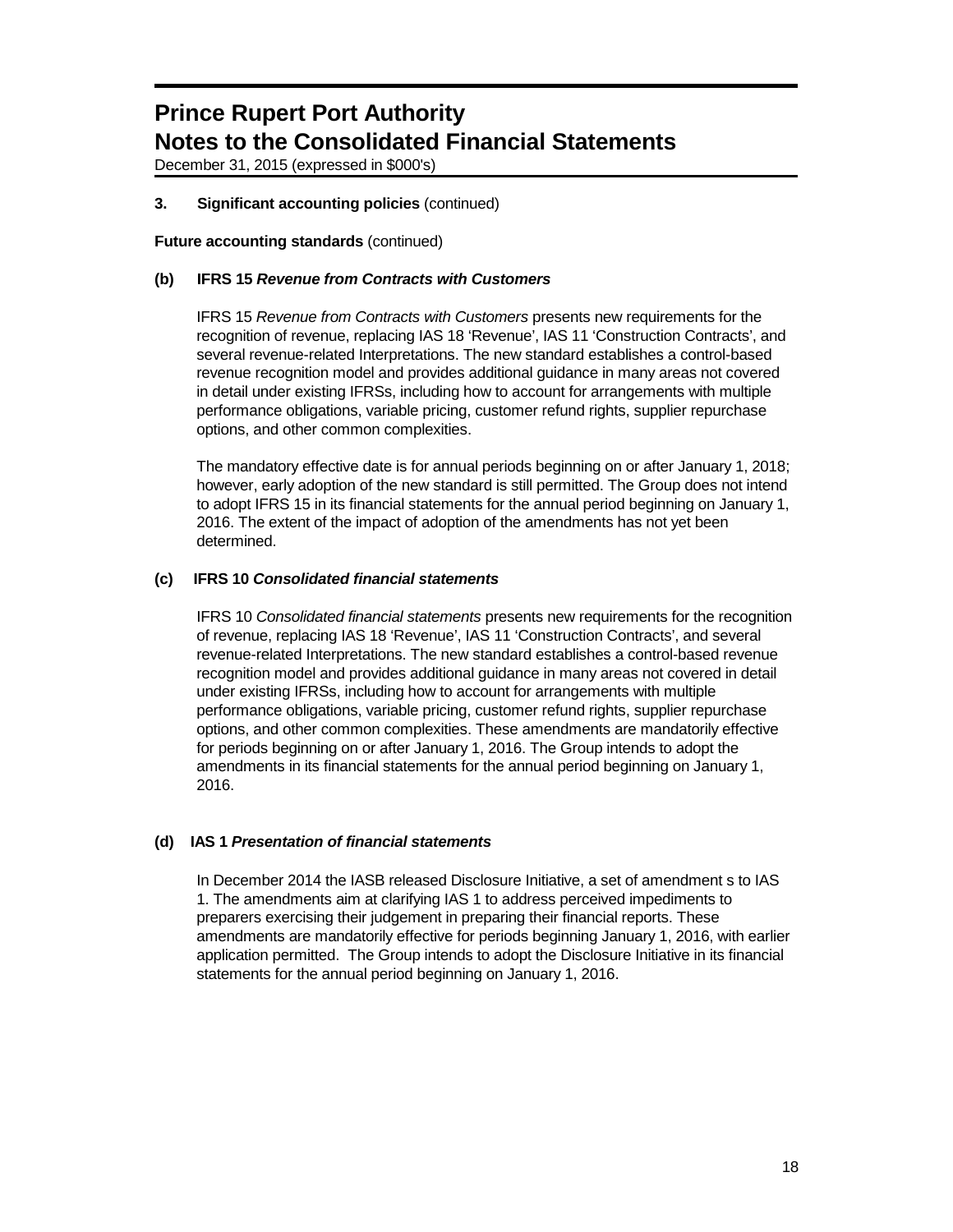December 31, 2015 (expressed in \$000's)

### **3. Significant accounting policies** (continued)

### **Future accounting standards** (continued)

### **(e) IAS 16** *Property, plant and equipment*

In May 2014, the IASB released Clarification of Acceptable Methods of Depreciation and Amortization, an amendment to IAS 16. The amendments provide additional guidance on how the depreciation or amortization of property, plant and equipment should be calculated. They are effective for annual periods beginning on or after January 1, 2016, with earlier application permitted. The Group intends to adopt the Clarification of Acceptable Methods of Depreciation and Amortization in its financial statements for the annual period beginning on January 1, 2016.

### **(f) IAS 38** *Intangible assets*

In May 2014, The IASB released Clarification of Acceptable Methods of Depreciation and Amortization, an amendment to IAS 38. The amendments provide additional guidance on how the depreciation or amortization of intangible assets should be calculated. They are effective for periods beginning on or after January 1, 2016, with earlier application permitted. The Group intends to adopt the Clarification of Acceptable Methods of Depreciation and Amortization in its financial statements for the annual period beginning on January 1, 2016.

### **(g) IFRS 16** *Leases*

In January 2016, The IASB released IFRS 16 Leases, completing its long-running project on lease accounting. IFRS 16 sets out the principles for the recognition, measurement, presentation and disclosure of leases for both parties to a contract (the lessee and the lessor). They are effective for periods beginning on or after January 1, 2019, with earlier application permitted. The Group does not intend to adopt the standard in its financial statements for the annual period beginning on January 1, 2016.

### **Accounting standards and policies adopted during fiscal 2015**

### **(a) Employee Benefits**

In November 2013, the IASB issued amendments to pension accounting under IAS 19, *Employee Benefits*. The amendments introduce a relief (practical expedient) that will reduce the complexity and burden of accounting for certain contributions from employees or third parties. When employee contributions are eligible for the practical expedient, an entity is permitted (but not required) to recognize them as a reduction of the service cost in the period in which the related service is rendered. For companies that cannot (or decide not to) apply the practical expedient, the amendments clarify how service-linked contributions from employees or third parties should be included in determining net current service cost and the defined benefit obligation. This standard became effective during fiscal 2015 and did not have a significant impact on the Group's financial statements.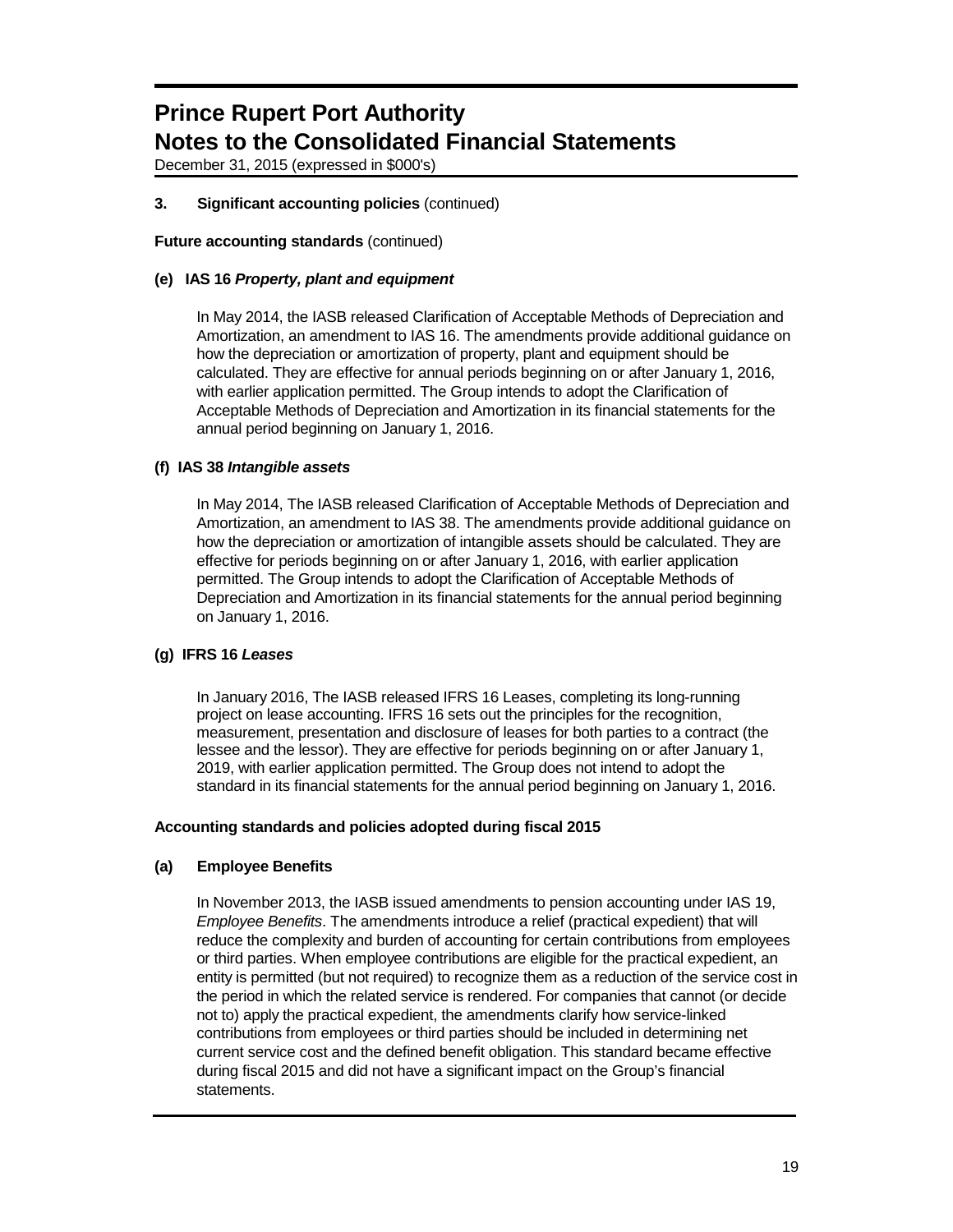December 31, 2015 (expressed in \$000's)

### **4. Accounts receivable**

|                                               | 2015           |   | 2014   |
|-----------------------------------------------|----------------|---|--------|
| Accounts receivables due from related parties | 6.954          | S | 6,063  |
| Trade receivables                             | 3,037          |   | 4,307  |
| Other receivables                             | $\blacksquare$ |   | 2,978  |
|                                               | 9.991          | S | 13,348 |

The Group's exposure to credit and currency risks, and impairment losses related to trade and other receivables, is disclosed in Note 9.

During the year, the Group earned lease revenue of \$10,687 (2014: \$8,025) from the Government of Canada and its related entities. The amounts owing from related parties are from the Government of Canada and its related entities.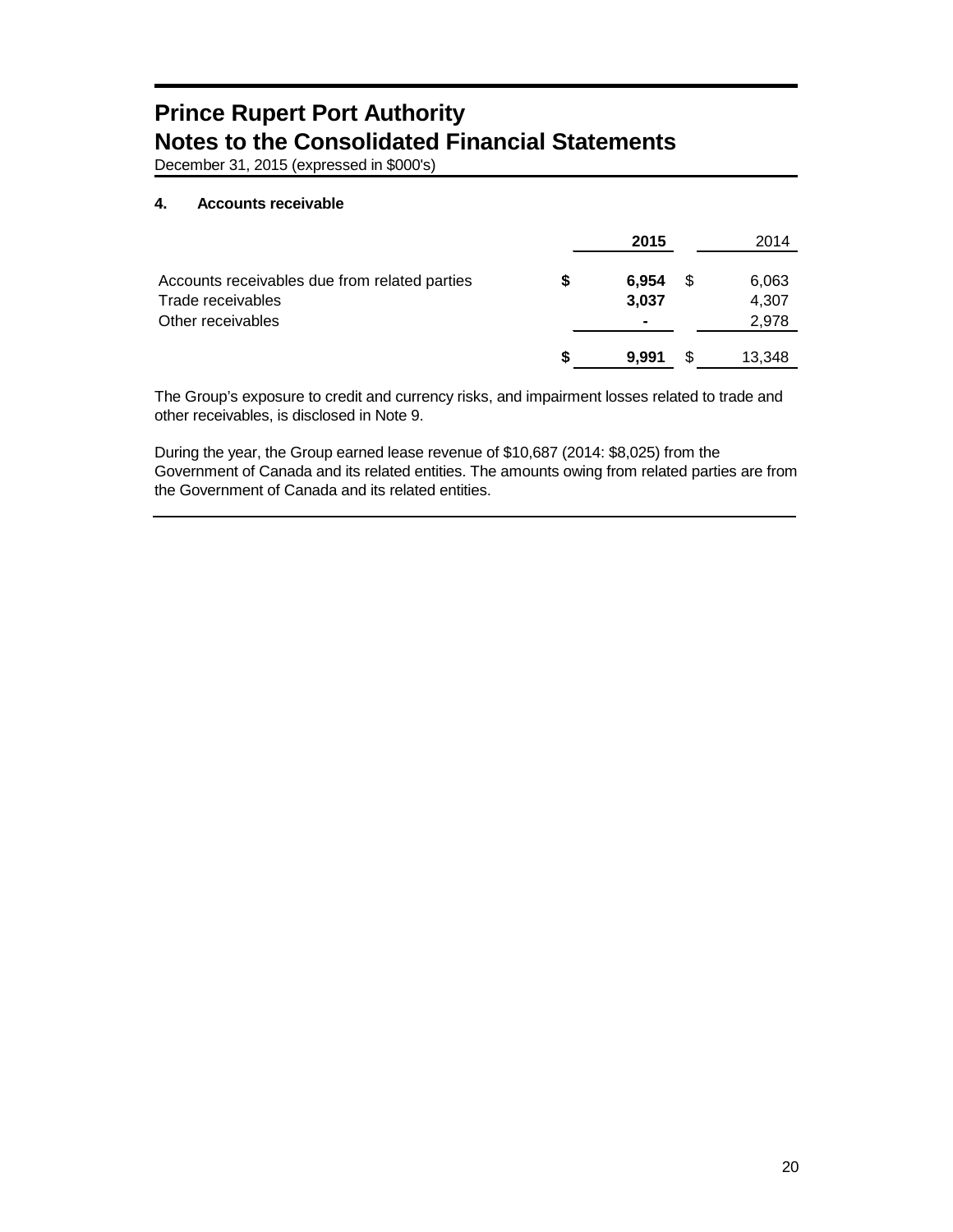December 31, 2015 (expressed in \$000's)

# **5. Property and equipment**

|                                                | 2015          | 2014          |
|------------------------------------------------|---------------|---------------|
| Land                                           |               |               |
| Cost                                           | \$<br>60,761  | \$<br>18,970  |
| Berthing structures                            |               |               |
| Cost                                           | 20,569        | 20,501        |
| Accumulated amortization and impairment losses | (3,003)       | (2,654)       |
|                                                | 17,566        | 17,847        |
| Leasehold improvements                         |               |               |
| Cost                                           | 325           | 292           |
| Accumulated amortization and impairment losses | (140)         | (71)          |
|                                                | 185           | 221           |
| <b>Buildings</b>                               |               |               |
| Cost                                           | 9,183         | 9,183         |
| Accumulated amortization and impairment losses | (3, 187)      | (2,965)       |
|                                                | 5,996         | 6,218         |
| Roads and surfaces                             |               |               |
| Cost                                           | 40,799        | 14,447        |
| Accumulated amortization                       | (3, 465)      | (2, 327)      |
|                                                | 37,334        | 12,120        |
| <b>Utilities</b>                               |               |               |
| Cost                                           | 22,884        | 15,583        |
| Accumulated amortization and impairment losses | (3,683)       | (2,940)       |
|                                                | 19,201        | 12,643        |
| Machinery and equipment                        |               |               |
| Cost                                           | 2,475         | 2,230         |
| Accumulated amortization and impairment losses | (1,031)       | (797)         |
|                                                | 1,444         | 1,433         |
| Office furniture and equipment                 |               |               |
| Cost                                           | 1,456         | 1,230         |
| Accumulated amortization                       | (651)         | (492)         |
|                                                | 805           | 738           |
| Construction in progress                       |               |               |
| Cost                                           | 14,682        | 81,217        |
| Total property and equipment                   | \$<br>157,974 | \$<br>151,407 |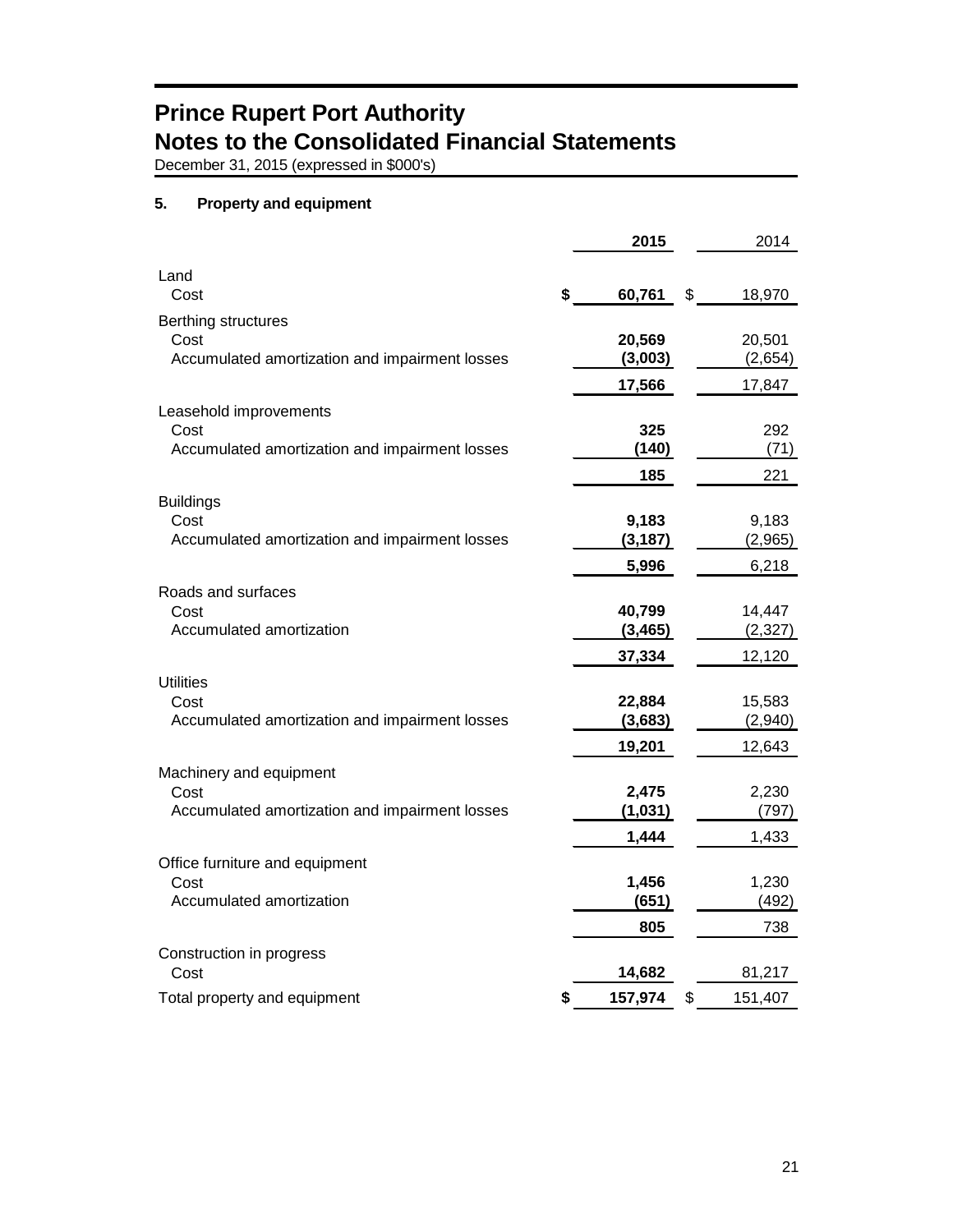December 31, 2015 (expressed in \$000's)

### **5. Property and equipment** (continued)

### *Reconciliations*

Reconciliations of the carrying amounts for each class of property and equipment are as follows:

|                                         | 2015         | 2014         |
|-----------------------------------------|--------------|--------------|
| Land                                    |              |              |
| Carrying amount at January 1            | \$<br>18,970 | \$<br>17,874 |
| Transfers from construction in progress | 41,791       | 1,096        |
| Carrying amount at December 31          | 60,761       | 18,970       |
| <b>Berthing structures</b>              |              |              |
| Carrying amount at January 1            | 17,847       | 10,545       |
| Transfers from construction in progress | 68           | 7,640        |
| Disposals                               |              |              |
| Amortization                            | (349)        | (338)        |
| Carrying amount at December 31          | 17,566       | 17,847       |
| Leasehold improvements                  |              |              |
| Carrying amount at January 1            | 221          | 156          |
| Transfers from construction in progress | 33           | 108          |
| Amortization                            | (69)         | (43)         |
| Carrying amount at December 31          | 185          | 221          |
| <b>Buildings</b>                        |              |              |
| Carrying amount at January 1            | 6,218        | 4,660        |
| Transfers from construction in progress |              | 1,777        |
| Amortization                            | (222)        | (219)        |
| Carrying amount at December 31          | 5,996        | 6,218        |
| Roads and surfaces                      |              |              |
| Carrying amount at January 1            | 12,120       | 6,993        |
| Transfers from construction in progress | 26,352       | 5,351        |
| Amortization                            | (1, 138)     | (224)        |
| Carrying amount at December 31          | 37,334       | 12,120       |
| <b>Utilities</b>                        |              |              |
| Carrying amount at January 1            | 12,643       | 8,224        |
| Transfers from construction in progress | 7,302        | 4,973        |
| Disposals<br>Amortization               | (744)        | (2)<br>(552) |
|                                         |              |              |
| Carrying amount at December 31          | 19,201       | 12,643       |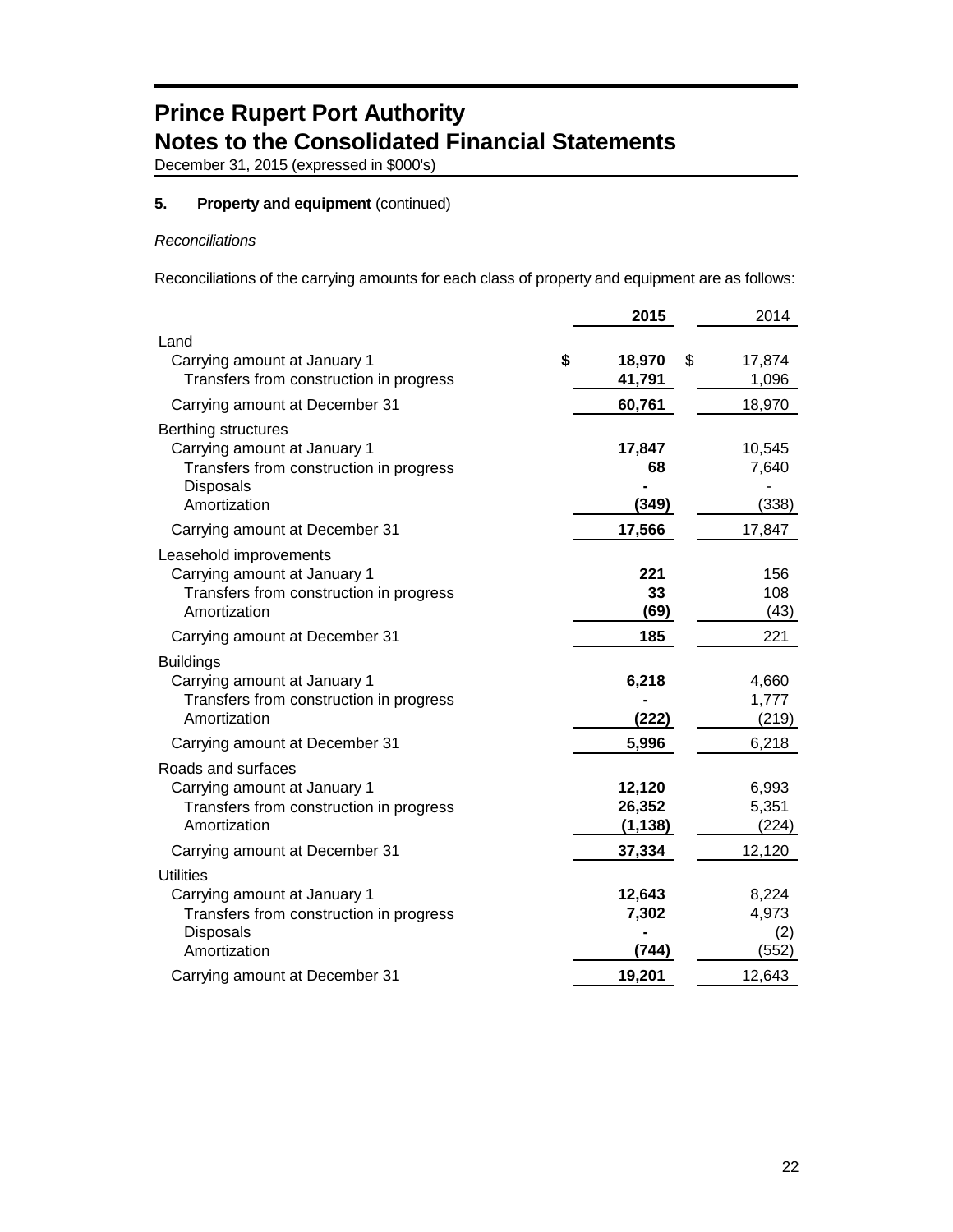December 31, 2015 (expressed in \$000's)

# **5. Property and equipment** (continued)

|                                                                                                                                        | 2015                         | 2014                         |
|----------------------------------------------------------------------------------------------------------------------------------------|------------------------------|------------------------------|
| Machinery and equipment<br>Carrying amount at January 1<br>Transfers from construction in progress<br><b>Disposals</b><br>Amortization | 1,433<br>263<br>(1)<br>(251) | 1.183<br>473<br>(6)<br>(217) |
| Carrying amount at December 31                                                                                                         | 1,444                        | 1,433                        |
| Office furniture and equipment<br>Carrying amount at January 1<br>Transfers from construction in progress<br>Amortization              | 738<br>226<br>(159)          | 621<br>251<br>(134)          |
| Carrying amount at December 31                                                                                                         | 805                          | 738                          |
| Construction in progress<br>Carrying amount at January 1<br>Additions<br>Transfers to other classes of property                        | 81,217<br>10,363             | 38,515<br>64,371             |
| and equipment and intangible assets                                                                                                    | (76,898)                     | (21,669)                     |
| Carrying amount at December 31                                                                                                         | 14,682                       | 81,217                       |
| Total property and equipment                                                                                                           | 157,974                      | \$<br>151,407                |

During the prior year, the Group paid \$21,480 to a third party to terminate various agreements with the third party and one of the Group's lessees. The payment was considered to be a repurchase of property and equipment originally constructed by the Group and leased to the third party under a finance lease. The payment was allocated as additions to each class of property and equipment repurchased.

# *Impairment testing for cash-generating units*

For the purpose of impairment testing, the Group's property and equipment are allocated to the following CGUs:

- Container
- Cruise
- Dry Bulk
- Ferries
- Inner Harbour

As at December 31, 2015 and 2014, there are no indicators of impairment for the Container, Dry Bulk, Ferries or Inner Harbour CGUs. The property and equipment in the Cruise CGU were previously fully impaired, and there have been no changes in circumstances to suggest any recovery of the impairment of Cruise assets in 2015 or 2014.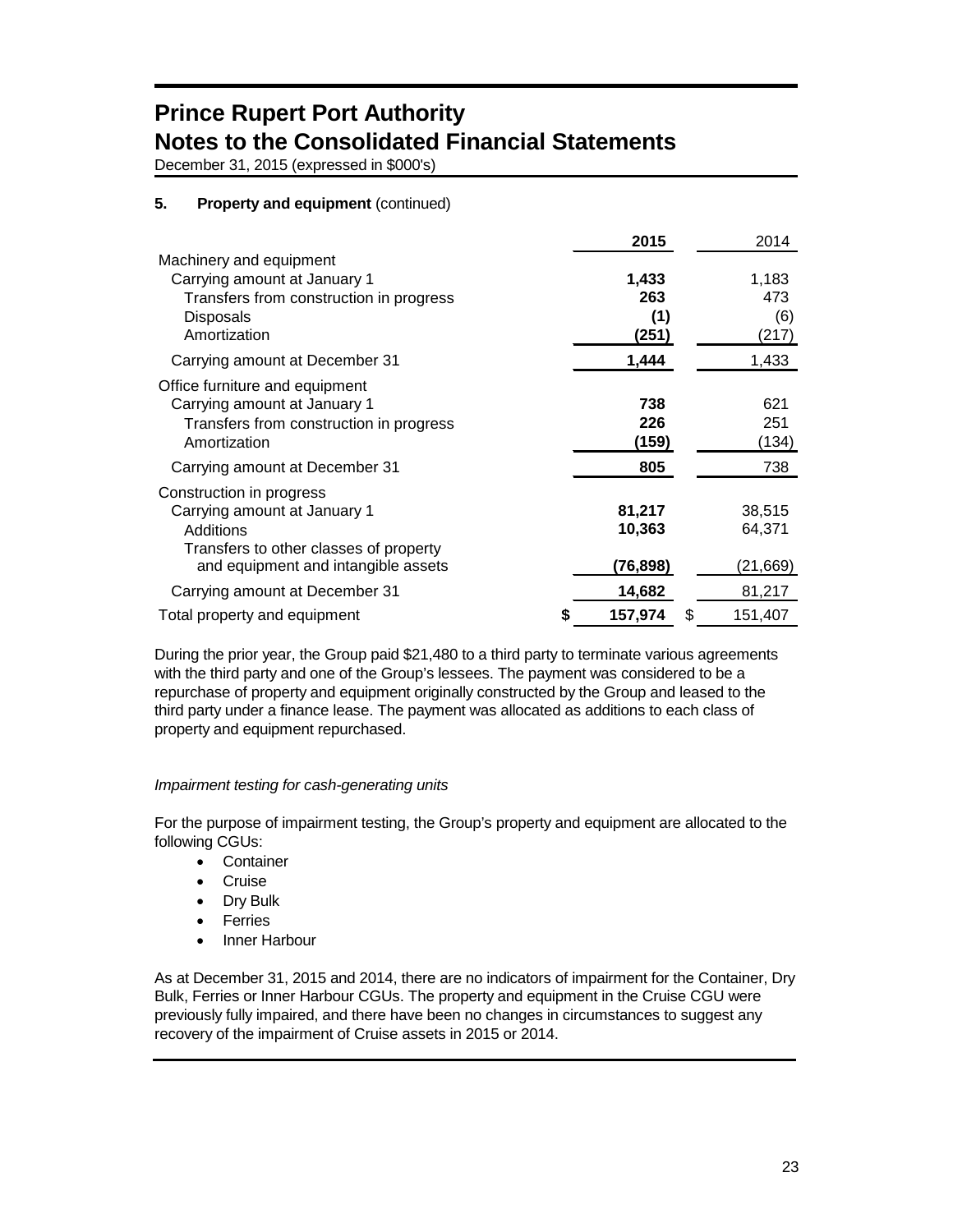December 31, 2015 (expressed in \$000's)

### **6. Intangible assets**

|                                         |   | 2015 |    | 2014 |
|-----------------------------------------|---|------|----|------|
| Computer software                       |   |      |    |      |
| Cost                                    | S | 863  | S  |      |
| Accumulated amortization                |   | (92) |    |      |
| Total intangible assets                 | S | 771  | S  |      |
| Computer software                       |   |      |    |      |
| Carrying amount at January 1            |   |      | \$ |      |
| Transfers from construction in progress |   | 863  |    |      |
| Amortization                            |   | (92) |    |      |
| Carrying amount at December 31          |   | 771  | \$ |      |

# **7. Accounts payable and accrued liabilities**

|                             |   | 2015   |    | 2014   |
|-----------------------------|---|--------|----|--------|
| Trade payables              | S | 1.646  | S  | 5,413  |
| Payables to related parties |   | 2,606  |    | 2,509  |
| <b>Accrued liabilities</b>  |   | 7,891  |    | 10,464 |
|                             | S | 12,143 | \$ | 18,386 |

The amounts owed to related parties is a gross revenue charge (federal stipend) that the group remits to the Government of Canada in accordance with the Act. The same amount is included in operating and administrative expenses. Included in accrued liabilities are amounts incurred for habitat compensation arrangements.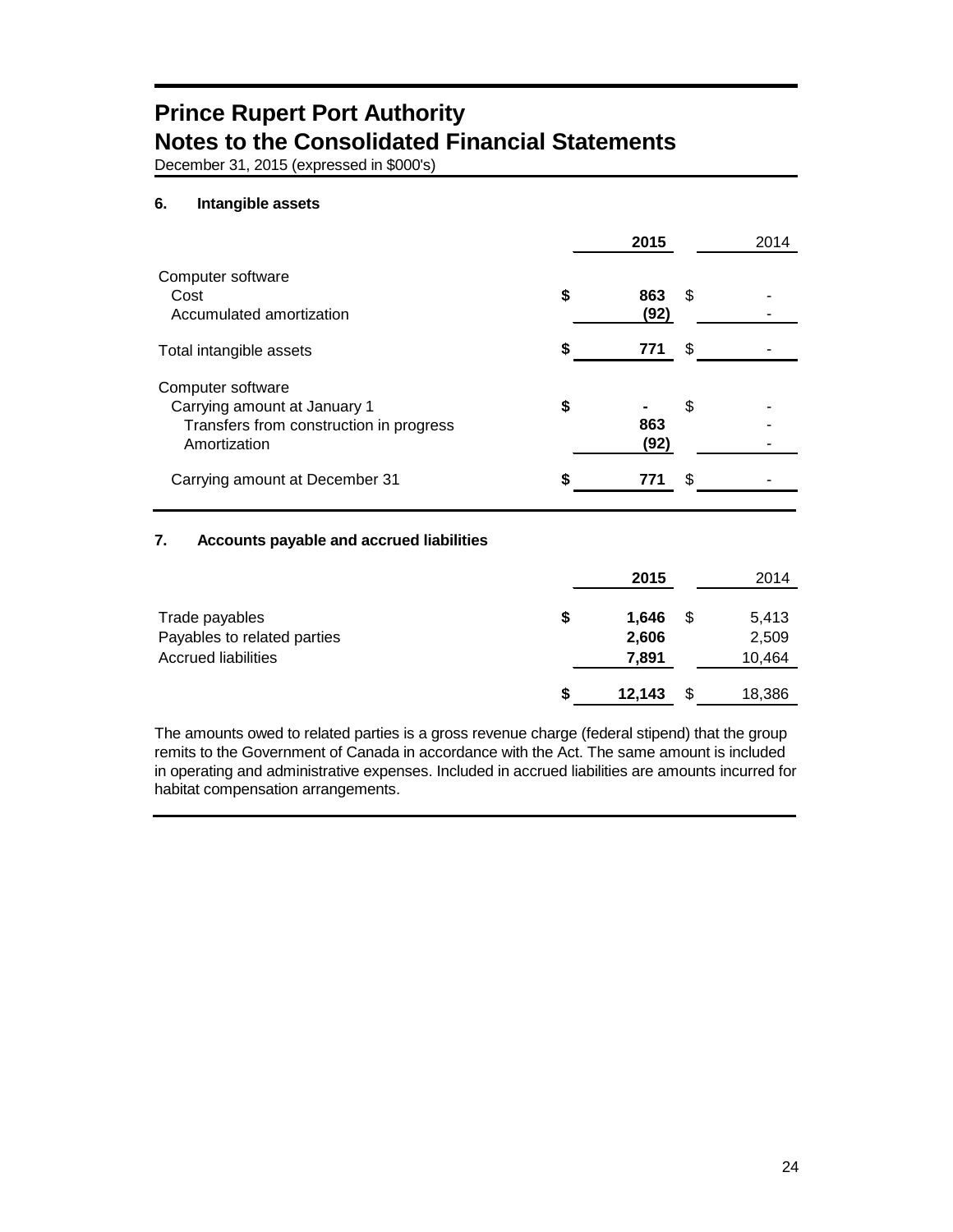December 31, 2015 (expressed in \$000's)

# **8. Long-term debt**

The Group's debt is unsecured and is subject to customary terms and conditions, including leverage and interest coverage ratios. As at December 31, 2015, the debt bore interest at a floating three month bankers' acceptance rate of 1.25% (2014: 1.37%), which is renewed on a quarterly basis. The Group is in compliance with its covenants as at December 31, 2015 and 2014.

The principal balance of long-term debt has been separated into its current and non-current components. These amounts are shown in the table below:

|                                        |    | 2015           | 2014                 |
|----------------------------------------|----|----------------|----------------------|
| Current portion<br>Non-current portion | \$ | 2,630<br>1,910 | \$<br>2,460<br>5,168 |
|                                        | S  | 4,540          | 7,628                |

The Group has available a \$30,000 operating line of credit from a Canadian financial institution. The operating line bears interest on amounts drawn at a Canadian dollar bankers' acceptance rate plus 0.5%. The operating line is unsecured and does not require compliance with any financial covenants. As at December 31, 2015, the Group has not drawn on the operating line (2014: nil).

Principal repayments due in the next three years are as follows:

| 2016 | \$<br>2,630 |
|------|-------------|
| 2017 | 1,910       |

The Group's exposure to interest rate risk and liquidity risk is discussed in Note 9.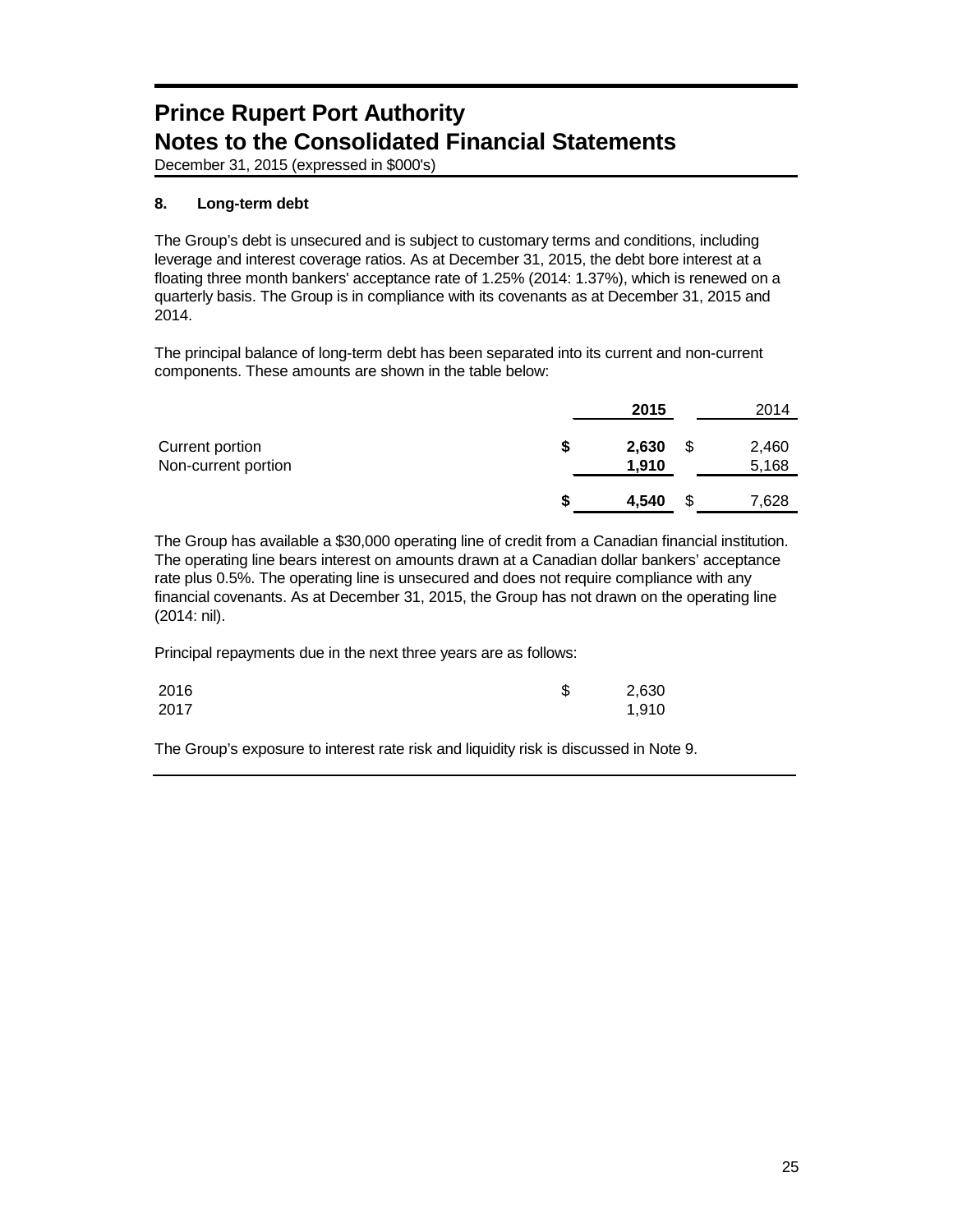December 31, 2015 (expressed in \$000's)

# **9. Financial instruments and financial risk management**

The Group's use of financial instruments exposes it to a variety of financial risks including market risk (currency risk and interest rate risk), credit risk and liquidity risk.

The Board of Directors has overall responsibility for the establishment and oversight of the Group's risk management framework. The Board has established an Audit Committee, which is responsible for developing and monitoring the Group's risk management policies. The committee reports regularly to the Board of Directors on its activities.

### **Fair values**

A number of the Group's accounting policies require the measurement of fair values. When measuring the fair value of an asset of a liability, the Group uses market observable data as far as possible. Fair values are categorized into different levels in a fair value hierarchy based on the inputs used in the valuation techniques as follows:

Level 1 quoted prices (unadjusted) in active markets for identical assets or liabilities;

Level 2 – inputs other than quoted prices included in Level 1 that are observable for the asset or liability, either directly or indirectly;

Level 3 – inputs for the asset or liability that are not based on observable market data (unobservable inputs).

If the inputs used to measure the fair value of an asset or a liability might be categorized in different levels of the fair value hierarchy, then the fair value measurement is categorized in its entirety in the same level of the fair value hierarchy as the lowest level input that is significant to the entire measurement.

The fair values of cash and cash equivalents, term deposits, accounts receivable and accounts payable and accrued liabilities approximate their carrying amounts due to the relatively short periods to maturity of these financial instruments.

The fair value of the Group's long-term debt approximates its carrying amount as the interest rate is based on a three-month bankers' acceptance rate which is renewed each quarter and as there has been no significant change to the Group's own credit risk since the last renewal prior to the reporting date.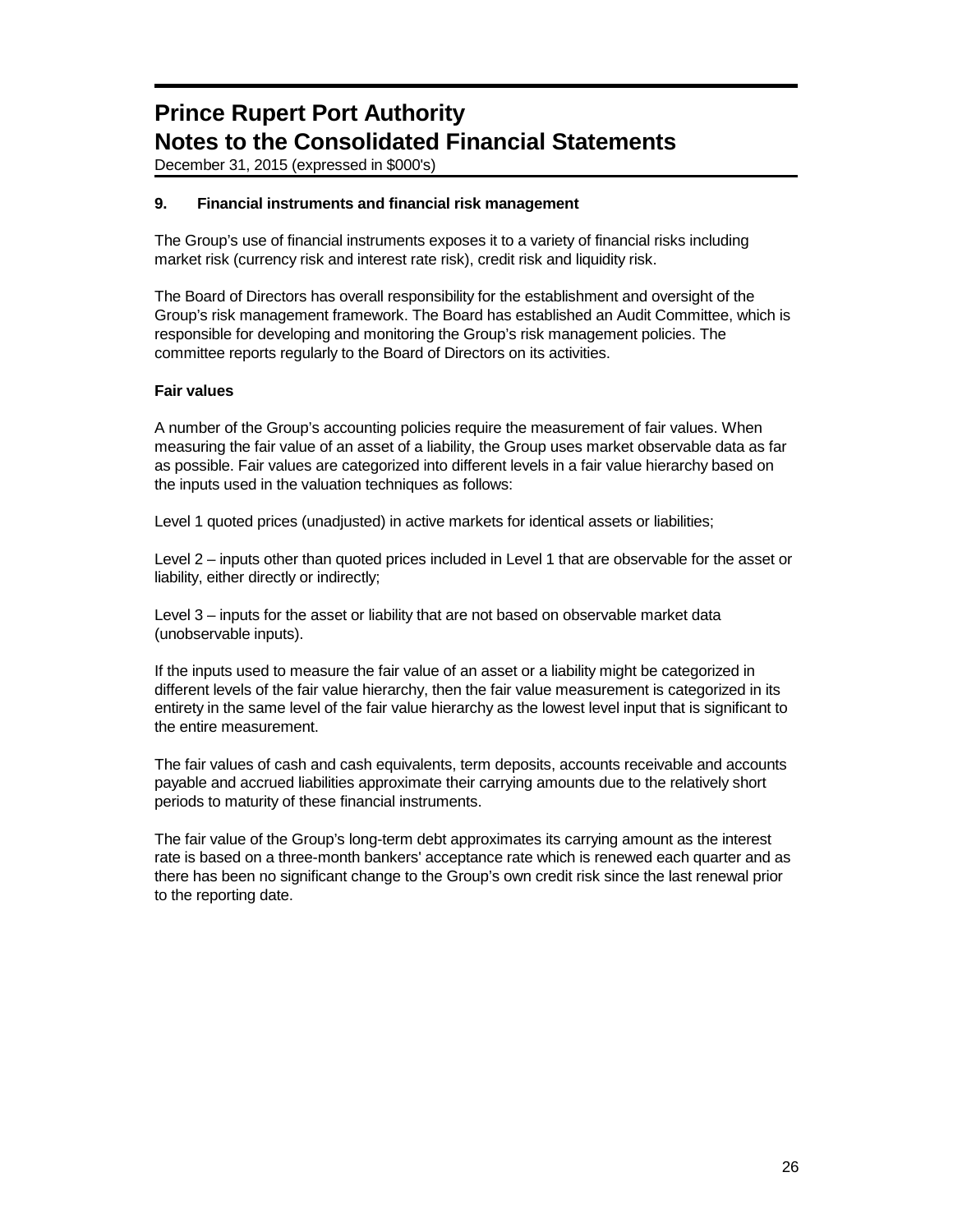December 31, 2015 (expressed in \$000's)

### **9. Financial instruments and financial risk management** (continued)

### **Fair values** (continued)

The Group does not have any financial assets or liabilities that are carried at fair value. The fair values of financial assets and liabilities, together with the carrying amounts shown in the statement of financial position, are as follows:

|                                          | 2015 |                           |      |               |  |
|------------------------------------------|------|---------------------------|------|---------------|--|
|                                          |      | <b>Carrying</b><br>amount |      | Fair<br>value |  |
| Assets carried at amortized cost         |      |                           |      |               |  |
| Cash and cash equivalents                | \$   | 11,312                    | \$   | 11,312        |  |
| Term deposits                            |      | 26,184                    |      | 26,184        |  |
| Accounts receivable                      |      | 9,991                     |      | 9,991         |  |
|                                          | \$.  | 47,487                    | \$   | 47,487        |  |
| Liabilities carried at amortized cost    |      |                           |      |               |  |
| Accounts payable and accrued liabilities | \$   | 12,143                    | \$   | 12,143        |  |
| Long-term debt                           |      | 4,540                     |      | 4,540         |  |
|                                          | \$   | 16,683                    | \$   | 16,683        |  |
|                                          |      |                           | 2014 |               |  |
|                                          |      | Carrying                  |      | Fair          |  |
|                                          |      | amount                    |      | value         |  |
| Assets carried at amortized cost         |      |                           |      |               |  |
| Cash and cash equivalents                | \$   | 18,916                    | \$   | 18,916        |  |
| Term deposits                            |      | 2,002                     |      | 2,002         |  |
| Accounts receivable                      |      | 13,348                    |      | 13,348        |  |
|                                          | \$   | 34,266                    | \$   | 34,266        |  |
| Liabilities carried at amortized cost    |      |                           |      |               |  |
| Accounts payable and accrued liabilities | \$   | 18,386                    | \$   | 18,386        |  |
| Long-term debt                           |      | 7,628                     |      | 7,628         |  |
|                                          | \$   | 26,014                    | \$   | 26,014        |  |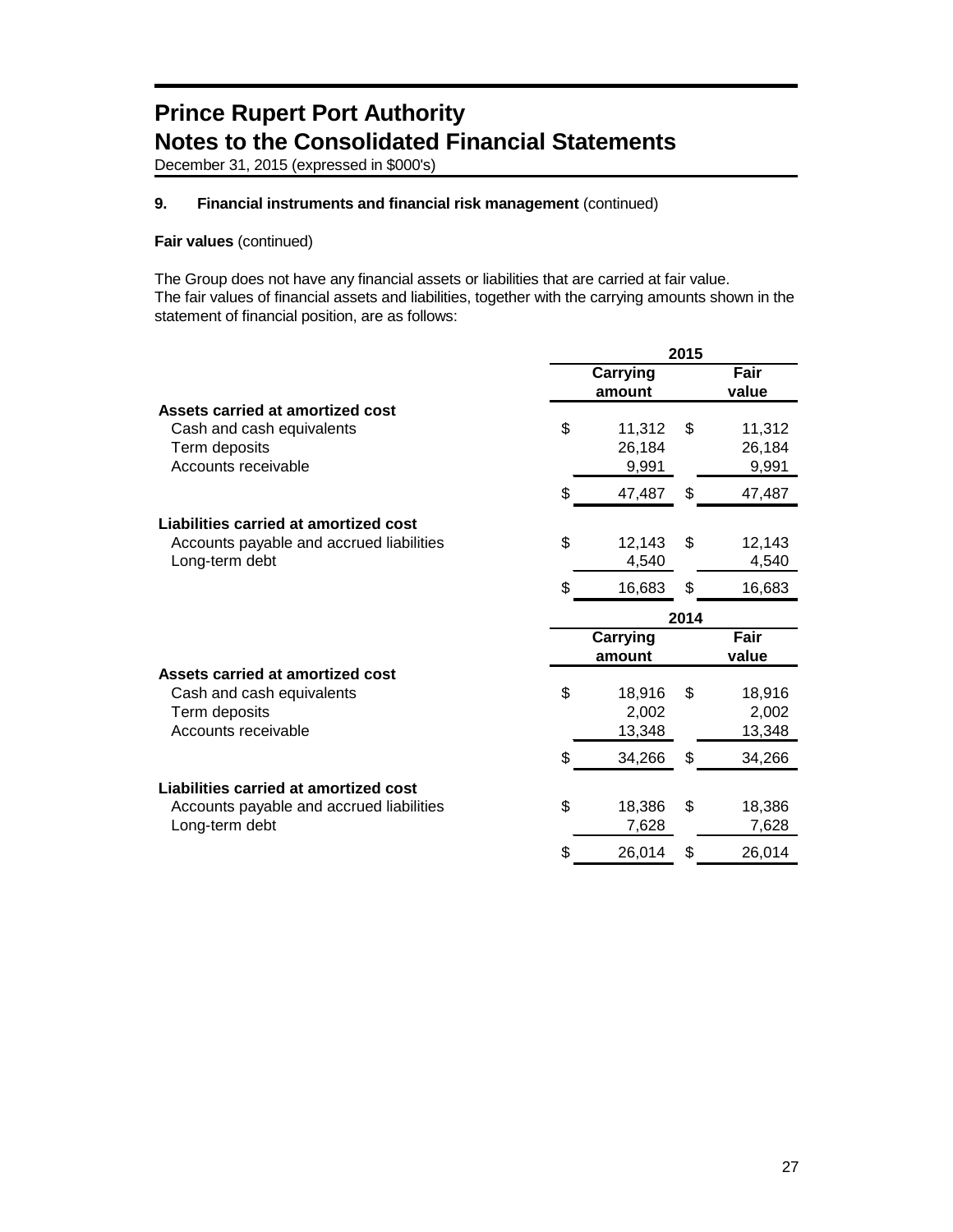December 31, 2015 (expressed in \$000's)

### **9. Financial instruments and financial risk management** (continued)

### **Currency risk**

Currency risk is the risk to the Group's earnings that arise from fluctuations of foreign exchange rates and the degree of volatility of these rates. The Group's foreign exchange risk arises with respect to the US dollar and Euro. On an ongoing basis, management monitors changes in foreign currency exchange rates.

The amount of transactions and balances in US dollars is minimal, and as such the risk not considered to be material. As at December 31, 2015, the Group holds a Euro cash balance in the amount of €1,365,000 (2014: nil). The balance is held to cover future property and equipment purchases in Euro, and as such the risk is not considered to be material.

### **Interest rate risk**

Interest rate risk is the risk that the value of a financial instrument might be adversely affected by a change in the interest rates. In seeking to minimize the risks from interest rate fluctuations, the Group manages exposure through its normal operating and financing activities. The Group is exposed to interest rate risk primarily through its long-term debt.

The Group's objective in managing interest rate risk is to monitor expected volatility in interest rates while also minimizing the Group's financing expense levels. Interest rate risk mainly arises from fluctuations of interest rates.

At the reporting date the interest rate profile of the Group's interest-bearing financial instruments was:

|                                                           |   | Carrying amount |   |        |
|-----------------------------------------------------------|---|-----------------|---|--------|
|                                                           |   | 2015            |   | 2014   |
| <b>Fixed rate instruments</b><br><b>Financial assets</b>  | S | 37,496          | S | 20,918 |
|                                                           |   | Carrying amount |   |        |
|                                                           |   | 2015            |   | 2014   |
| Variable rate instruments<br><b>Financial liabilities</b> | S | 4.540           | S | 7,628  |

#### *Fair value sensitivity for fixed-rate instruments*

The Group does not account for any fixed rate financial assets and liabilities at fair value through profit or loss, therefore a change in interest rates at the reporting date would not affect profit or loss.

### *Cash flow sensitivity for variable rate instruments*

A reasonably possible decrease (increase) of 100 basis points in interest rates at the reporting date would have increased (decreased) equity and profit or loss by \$61 (2014: \$88).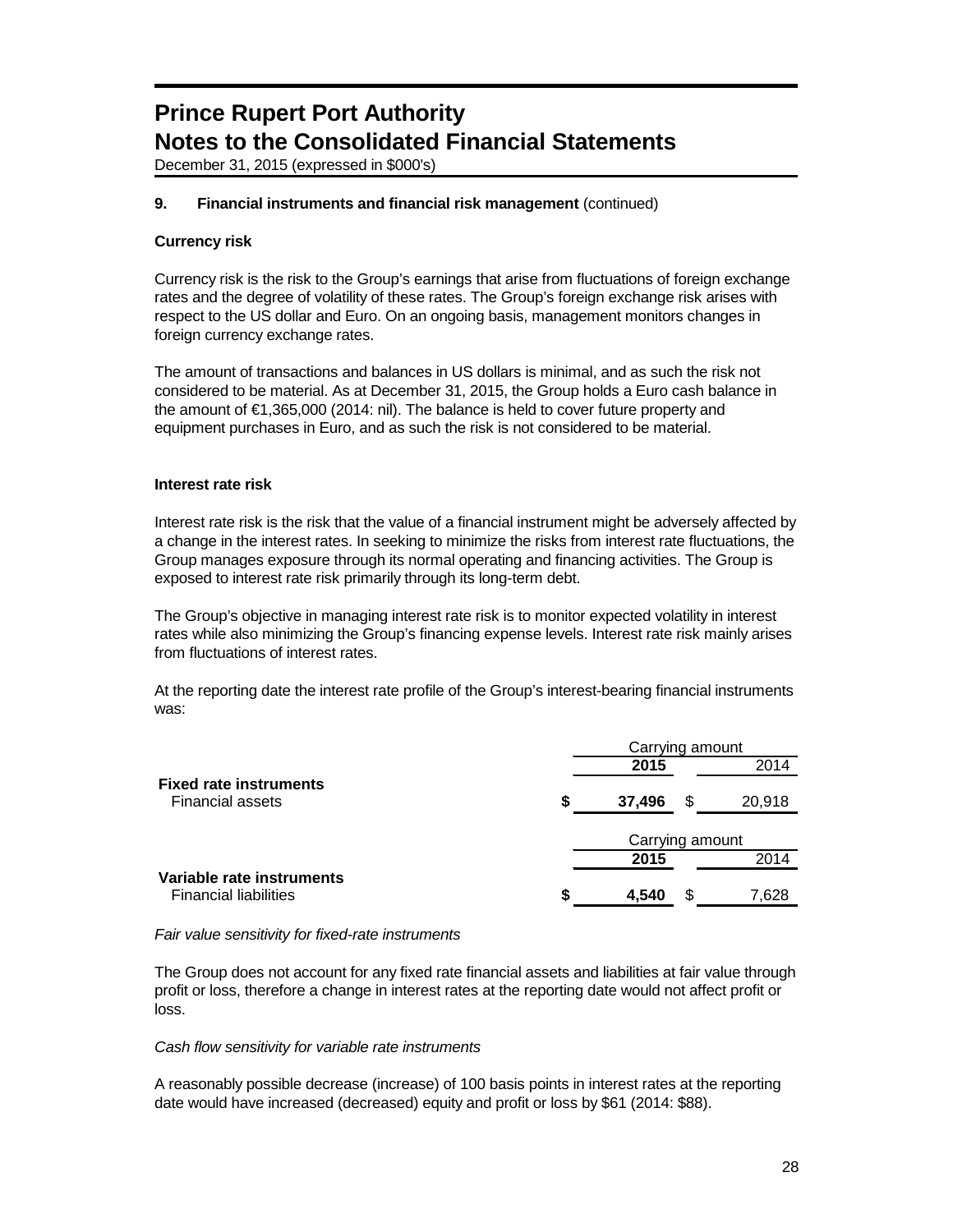December 31, 2015 (expressed in \$000's)

### **9. Financial instruments and financial risk management** (continued)

### **Credit risk**

Credit risk arises from the potential that a counterpart will fail to perform its obligations. The Group is exposed to credit risk from customers. In order to reduce its credit risk, the Group reviews a new customer's credit history before extending credit and conducts regular reviews of its existing customers' credit performance. An allowance for doubtful accounts is established based upon factors surrounding the credit risk of specific accounts, historical trends and other information. As at December 31, 2015 management assessed these factors and recorded \$ nil (2014: \$ nil) as an allowance for doubtful accounts.

The carrying amount of financial assets represents the maximum credit exposure. The maximum exposure to credit risk at the reporting date was:

|                           |   | 2015   |   | 2014   |
|---------------------------|---|--------|---|--------|
| Accounts receivable       | S | 9.991  | S | 13,348 |
| Term deposits             |   | 26,184 |   | 2,002  |
| Cash and cash equivalents |   | 11,312 |   | 18,916 |
|                           |   | 47.487 |   | 34,266 |

The aging of accounts receivables at the reporting date was:

|                                  |   | 2015           |    | 2014   |
|----------------------------------|---|----------------|----|--------|
| Assets carried at amortized cost |   |                |    |        |
| Not past due                     | S | 9,334          | \$ | 12,996 |
| Past due 0-30 days               |   | 591            |    | 48     |
| Past due 31-360 days             |   | 66             |    | 4      |
| Past due more than 1 year        |   | $\blacksquare$ |    | 300    |
|                                  | S | 9.991          | S  | 13,348 |

# **Liquidity risk**

Liquidity risk is the risk that the Group will encounter difficulty in meeting the obligations associated with its financial liabilities that are settled by delivering cash or another financial asset. The Group's approach to managing liquidity is to ensure, as far as possible, that it will always have sufficient liquidity to meet its liabilities when due, under both normal and stressed conditions, without incurring unacceptable losses or risking damage to the Group's reputation.

The Group uses a variety of tools, techniques and past experience to assist in monitoring cash flow requirements. Typically the Group ensures that it has sufficient cash on demand and has an operating line of credit available in order to meet expected operational expenses for a period of 60 to 180 days, including the servicing of financial obligations; this excludes the potential impact of extreme circumstances that cannot reasonably be predicted, such as natural disasters.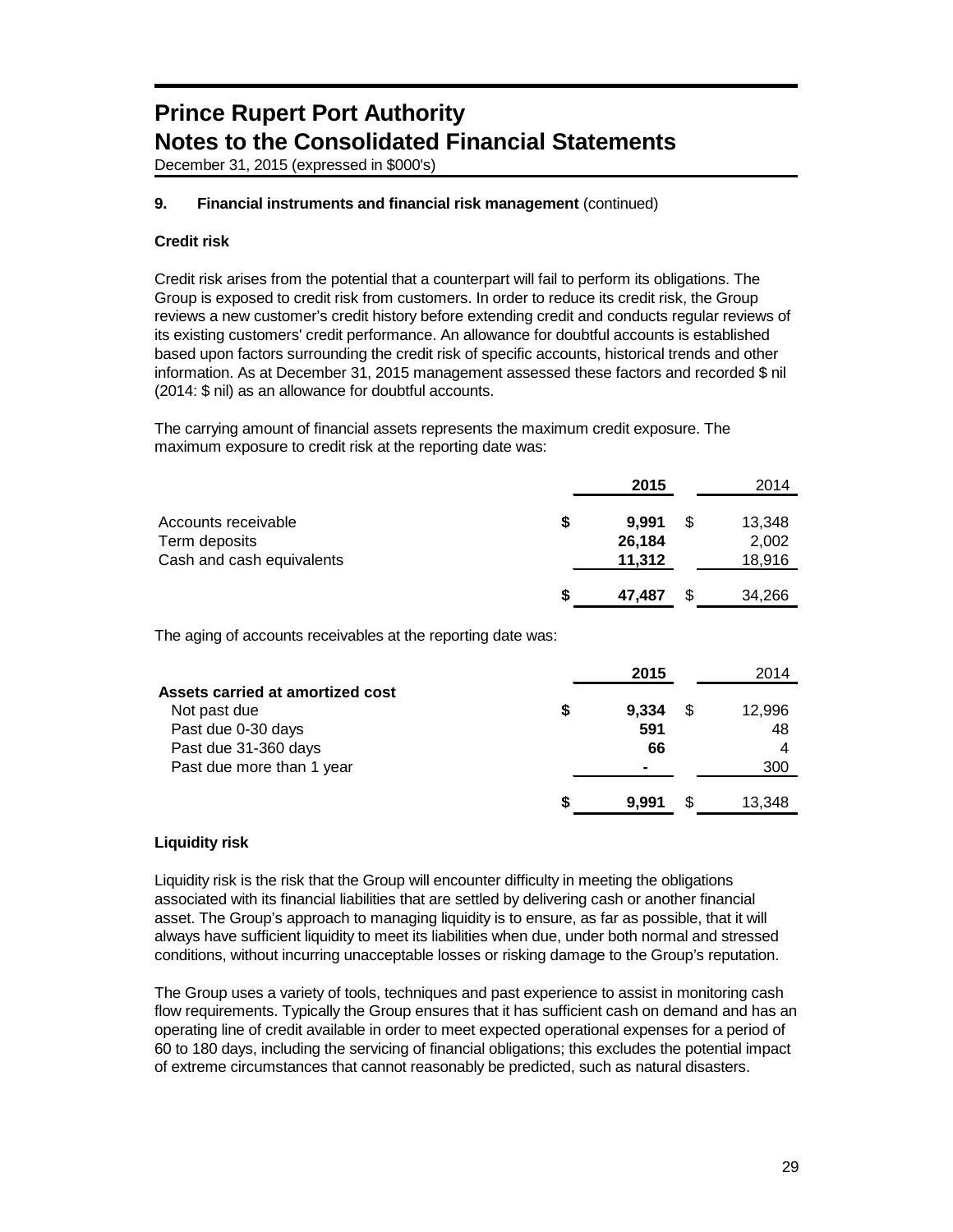December 31, 2015 (expressed in \$000's)

### **9. Financial instruments and financial risk management** (continued)

### **Liquidity risk** (continued)

The following are the contractual maturities of financial liabilities:

# **December 31, 2015**

|                                                      | Carrying<br><b>Amount</b>  | 0-12 months        | 1-5 years           | More than<br>5 years |
|------------------------------------------------------|----------------------------|--------------------|---------------------|----------------------|
| <b>Financial Liabilities</b><br>Accounts payable and |                            |                    |                     |                      |
| accrued liabilities<br>Long-term debt                | \$<br>$12,143$ \$<br>4,540 | 7,269 \$<br>2,630  | $4,614$ \$<br>1,910 | 260                  |
|                                                      | \$<br>16,683 \$            | $9,899$ \$         | $6,524$ \$          | 260                  |
| December 31, 2014                                    |                            |                    |                     |                      |
|                                                      | Carrying<br>Amount         | 0-12 months        | 1-5 years           | More than<br>5 years |
| <b>Financial Liabilities</b><br>Accounts payable and |                            |                    |                     |                      |
| accrued liabilities<br>Long-term debt                | \$<br>18,386 \$<br>7,628   | 15,609 \$<br>2,460 | $2,517$ \$<br>5,168 | 260                  |
|                                                      | \$<br>26,014 \$            | 18,069 \$          | 7,685 \$            | 260                  |

### **Capital management**

The Group manages its cash and long-term debt as capital. The Group's objectives when managing capital are to safeguard the Group's ability to continue operating the Port and to further expand its operations. The Group strives to maintain a flexible capital structure which optimizes the costs of capital at an acceptable risk.

The Group manages the capital structure and makes adjustments to it in light of changes in economic conditions and the risk characteristics of the underlying operations. To maintain or adjust the capital structure, the Group may attempt to obtain government grants, or issue additional debt.

There were no changes in the Group's approach to capital management during the year. Statutory restrictions prevent the Group from external borrowing in excess of \$75,000 (2014: \$75,000). As at December 31, 2015 and 2014, the Group was in compliance with this restriction.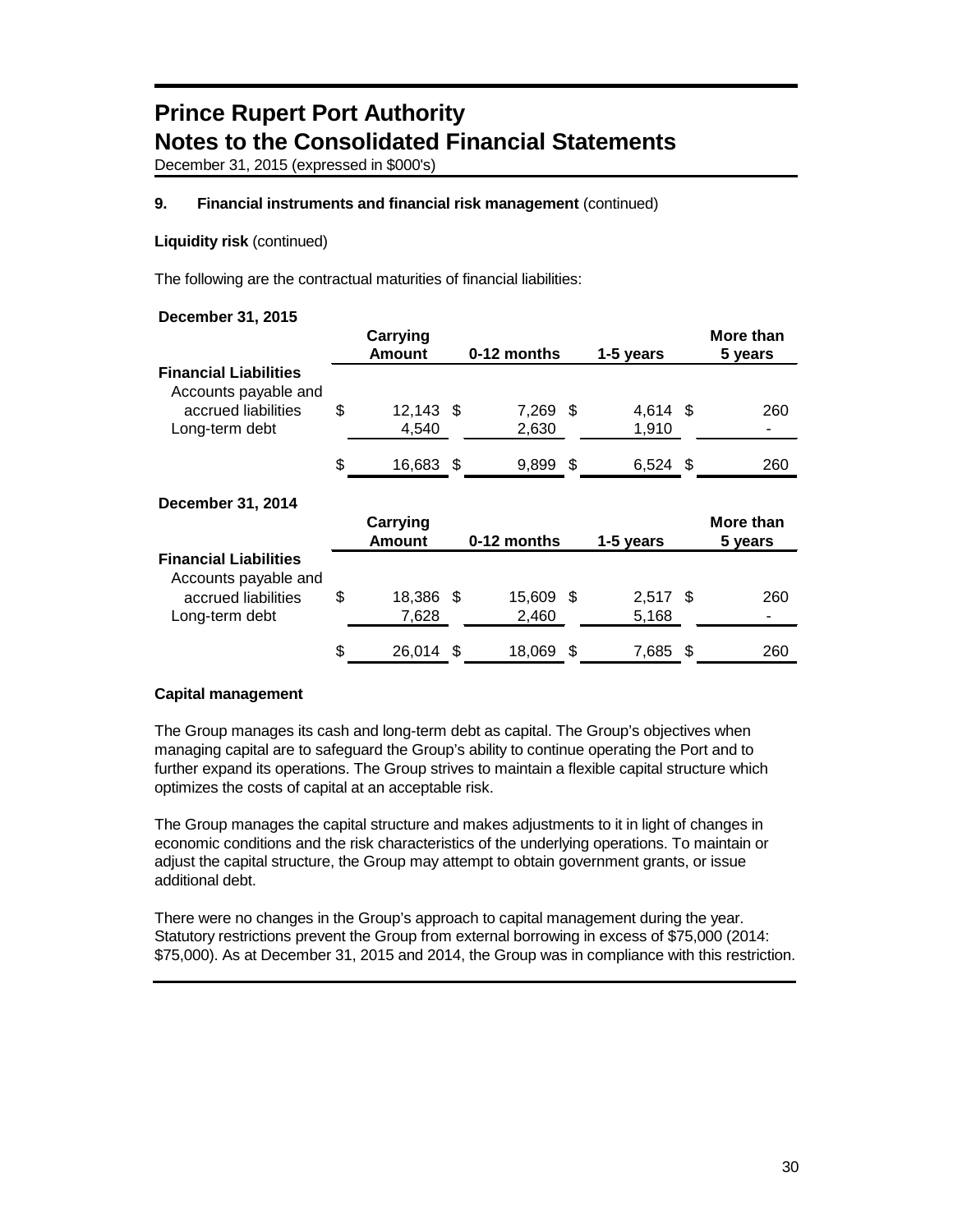December 31, 2015 (expressed in \$000's)

### **10. Employee benefits**

### **Defined benefit plans**

|                     | <b>Pension Plan</b> |          | <b>Supplemental Pension</b> |  |                                   | Total      |       |
|---------------------|---------------------|----------|-----------------------------|--|-----------------------------------|------------|-------|
|                     | 2015                | 2014     | 2015                        |  | 2014                              | 2015       | 2014  |
| Net defined benefit |                     |          |                             |  |                                   |            |       |
| liability           | 641 \$              | $961$ \$ | 749 S                       |  | 1.324 $\frac{\text{S}}{\text{S}}$ | $1.390$ \$ | 2.285 |

The Group contributes to the following post-employment defined benefit plans.

- Registered Pension Plan ("Pension Plan") entitles certain employees to receive an annual pension payment during retirement.
- Supplemental Executive Retirement Plan ("Supplemental Pension") entitles certain executive officers to an annual supplemental pension payment during retirement.

The defined benefit plans are administered by a single pension fund that is legally separated from the Group. The board of the pension fund is required by law to act in the best interests of the plan participants and is responsible for setting certain policies (e.g. investment, contribution and indexation policies) of the fund.

These defined benefit plans expose the Group to actuarial risks, such as longevity risk, currency risk, interest rate risk and market (investment) risk.

### *Funding*

The Pension Plan and Supplemental Pension are fully funded by the Group. The funding requirements are based on the pension fund's actuarial measurement framework set out in the funding policies of the plans. The funding of the plans are based on a separate actuarial valuation for funding purposes for which the assumptions may differ from the assumptions above. Employees are required to contribute to the Pension Plan but not to the Supplemental Pension.

The Group expects to pay \$966 in contributions to its defined benefit plans in 2016.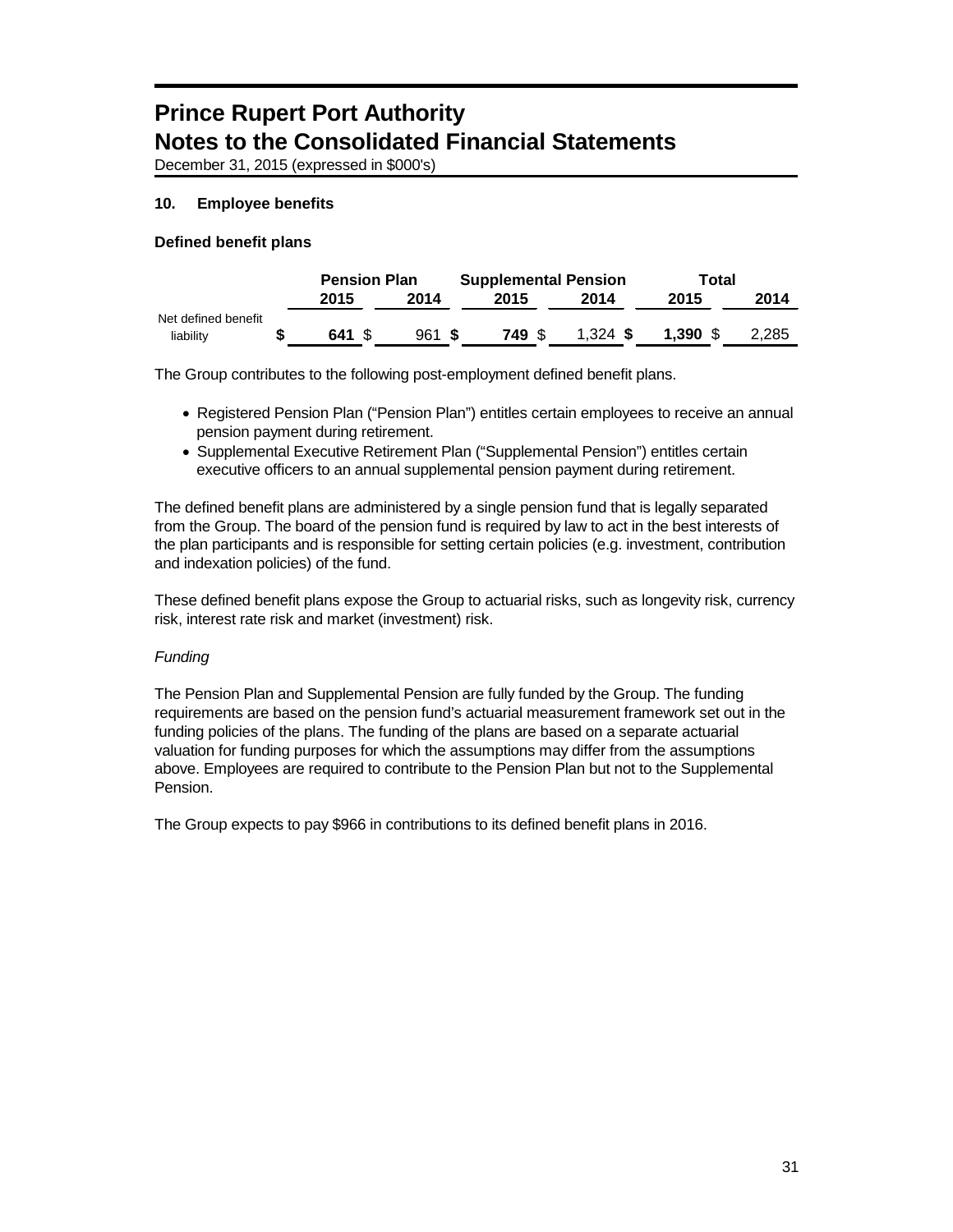December 31, 2015 (expressed in \$000's)

### **10. Employee benefits** (continued)

### **Defined benefit plans** (continued)

### *Movement in net defined benefit liability*

The following tables show the reconciliations from the opening balances to the closing balances for the net defined benefit liabilities and their components.

### **Pension Plan**

|                             |    | <b>Defined benefit</b><br>obligation<br>2015 | 2014       | <b>Fair value of</b><br>plan assets<br>2015 | 2014         | <b>Net defined</b><br>benefit liability<br>2015 | 2014  |
|-----------------------------|----|----------------------------------------------|------------|---------------------------------------------|--------------|-------------------------------------------------|-------|
| Balance, beginning of year  | S. | 6,706 $$$                                    | $5,266$ \$ | $(5,745)$ \$                                | $(4,828)$ \$ | $961$ \$                                        | 438   |
| Included in profit or loss  |    |                                              |            |                                             |              |                                                 |       |
| Current service cost        |    | 153                                          | 151        |                                             |              | 153                                             | 151   |
| Interest cost (income)      |    | 276                                          | 259        | (239)                                       | (243)        | 37                                              | 16    |
|                             |    | 429                                          | 410        | (239)                                       | (243)        | 190                                             | 167   |
| Included in OCI             |    |                                              |            |                                             |              |                                                 |       |
| Remeasurements loss (gain): |    |                                              |            |                                             |              |                                                 |       |
| Actuarial loss (gain)       |    |                                              |            |                                             |              |                                                 |       |
| arising from:               |    |                                              |            |                                             |              |                                                 |       |
| experience adjustment       |    | (12)                                         | 1,074      |                                             |              | (12)                                            | 1,074 |
| Return on plan assets       |    |                                              |            |                                             |              |                                                 |       |
| excluding interest income   |    |                                              |            | (91)                                        | (303)        | (91)                                            | (303) |
|                             |    | (12)                                         | 1,074      | (91)                                        | (303)        | (103)                                           | 771   |
| Other                       |    |                                              |            |                                             |              |                                                 |       |
| Administrative cost         |    |                                              |            | 6                                           | 18           | 6                                               | 18    |
| Contributions paid by the   |    |                                              |            |                                             |              |                                                 |       |
| employer                    |    |                                              |            | (413)                                       | (387)        | (413)                                           | (387) |
| Contributions paid by the   |    |                                              |            |                                             |              |                                                 |       |
| employees                   |    | 52                                           |            | (52)                                        | (46)         |                                                 | (46)  |
| Benefits paid               |    | (45)                                         | (44)       | 45                                          | 44           |                                                 |       |
|                             |    | $\overline{7}$                               | (44)       | (414)                                       | (371)        | (407)                                           | (415) |
| Balance, end of year        | S  | 7,130 \$                                     | 6,706 \$   | $(6,489)$ \$                                | $(5,745)$ \$ | $641$ \$                                        | 961   |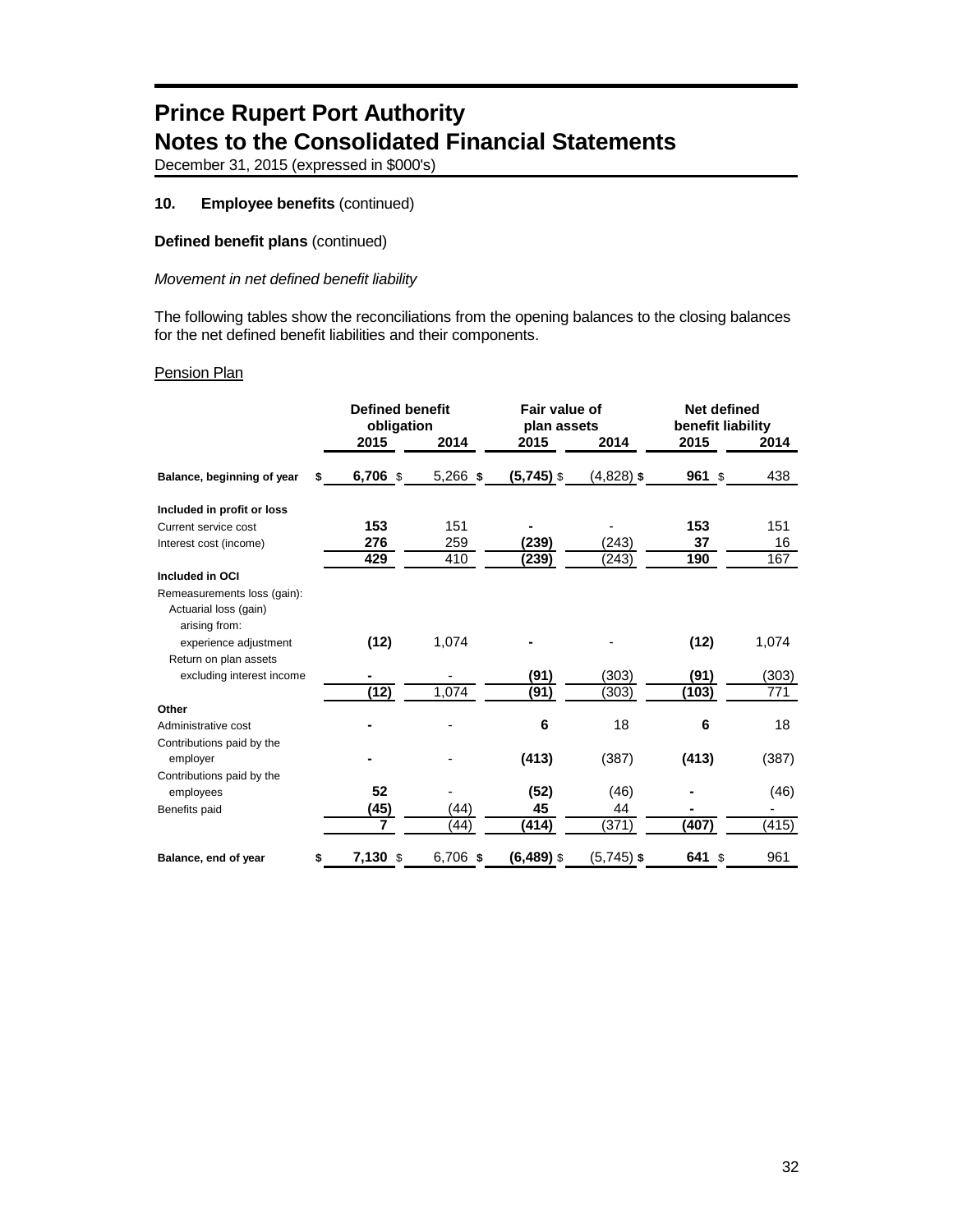December 31, 2015 (expressed in \$000's)

### **10. Employee benefits** (continued)

### **Defined benefit plans** (continued)

*Movement in net defined benefit liability* (continued)

#### **Supplemental Plan**

|                                                                       |    | <b>Defined benefit</b><br>obligation |            | Fair value of<br>plan assets |                  | Net defined<br>benefit liability |       |  |
|-----------------------------------------------------------------------|----|--------------------------------------|------------|------------------------------|------------------|----------------------------------|-------|--|
|                                                                       |    | 2015                                 | 2014       | 2015                         | 2014             | 2015                             | 2014  |  |
| Balance, beginning of year                                            | s  | $3,404$ \$                           | $2,039$ \$ | (2,080) \$                   | $(1,407)$ \$     | $1,324$ \$                       | 632   |  |
| Included in profit or loss                                            |    |                                      |            |                              |                  |                                  |       |  |
| Current service cost                                                  |    | 180                                  | 112        |                              |                  | 180                              | 112   |  |
| Interest cost (income)                                                |    | 143                                  | 103        | (90)                         | (76)             | 53                               | 27    |  |
|                                                                       |    | 323                                  | 215        | (90)                         | (76)             | 233                              | 139   |  |
| Included in OCI                                                       |    |                                      |            |                              |                  |                                  |       |  |
| Remeasurements loss (gain):<br>Actuarial loss (gain)<br>arising from: |    |                                      |            |                              |                  |                                  |       |  |
| experience adjustment                                                 |    | (277)                                | 1,150      |                              |                  | (277)                            | 1,150 |  |
| Return on plan assets<br>excluding interest income                    |    |                                      |            | 34                           | (9)              | 34                               | (9)   |  |
|                                                                       |    | (277)                                | 1,150      | 34                           | $\overline{(9)}$ | (243)                            | 1,141 |  |
| Other                                                                 |    |                                      |            |                              |                  |                                  |       |  |
| Contributions paid by the                                             |    |                                      |            |                              |                  |                                  |       |  |
| employer                                                              |    |                                      |            | (565)                        | (588)            | (565)                            | (588) |  |
|                                                                       |    |                                      |            | (565)                        | (588)            | (565)                            | (588) |  |
| Balance, end of year                                                  | \$ | $3,450$ \$                           | $3,404$ \$ | $(2,701)$ \$                 | (2,080) \$       | 749 \$                           | 1,324 |  |

#### *Plan assets*

Plan assets comprise:

|                              | <b>Pension Plan</b> |        | <b>Supplemental Pension</b> |        |
|------------------------------|---------------------|--------|-----------------------------|--------|
|                              | 2015                | 2014   | 2015                        | 2014   |
| Equity securities            | 60.9%               | 60.0%  | 31.7%                       | 33.3%  |
| Fixed income debt securities | 39.1%               | 40.0%  | 14.5%                       | 15.6%  |
| Other securities             | -                   |        | 4.1%                        | 2.9%   |
| Insurance contracts          | ۰                   |        | 49.7%                       | 48.2%  |
|                              | 100.0%              | 100.0% | 100.0%                      | 100.0% |

The invested assets of the pension plan and the supplemental pension plan are held in pooled funds.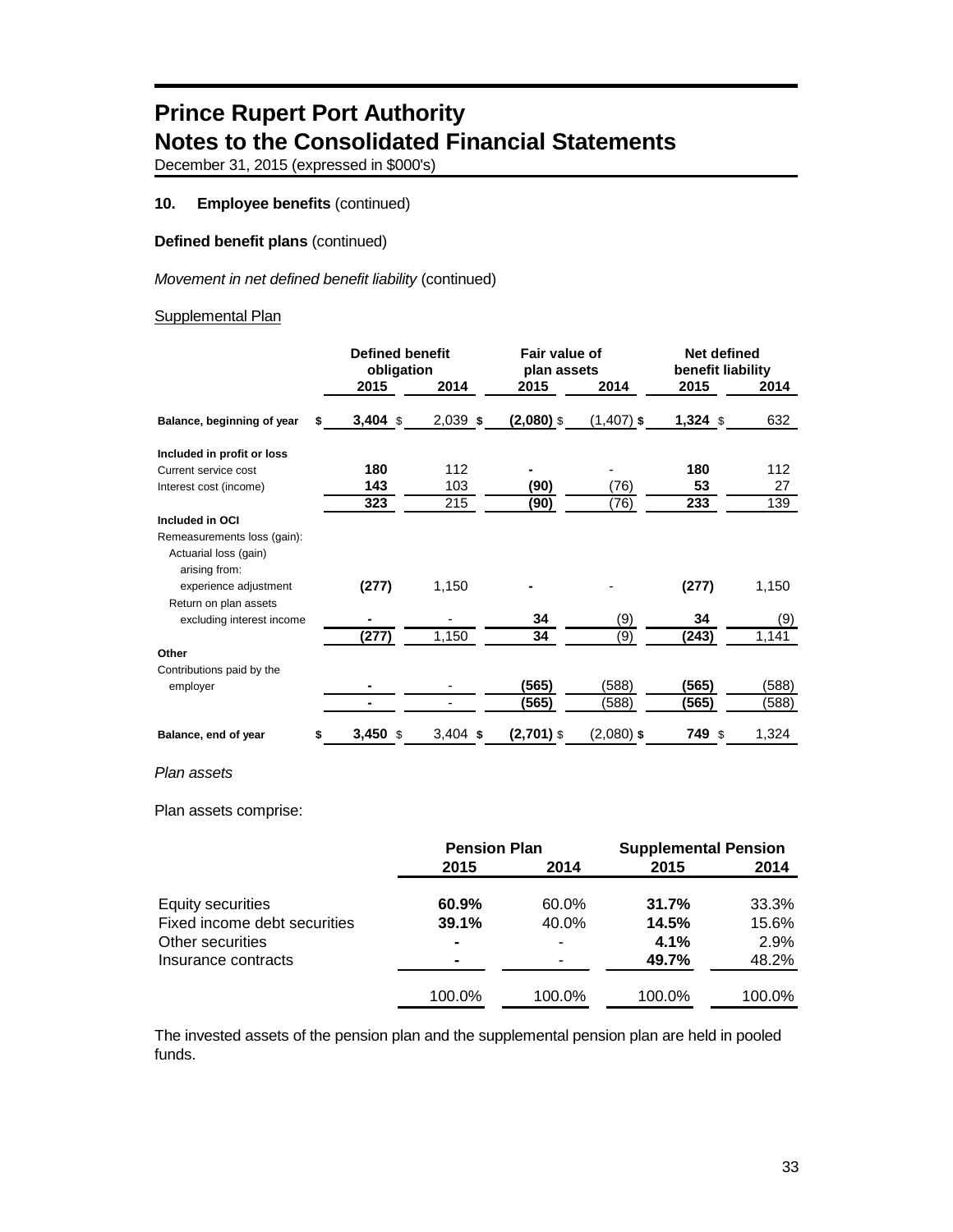December 31, 2015 (expressed in \$000's)

### **10. Employee benefits** (continued)

### **Defined benefit plans** (continued)

#### *Actuarial assumptions*

The following were the principal actuarial assumptions as at the reporting date:

|                                   | <b>Pension Plan</b> |      | <b>Supplemental Pension</b> |         |  |  |
|-----------------------------------|---------------------|------|-----------------------------|---------|--|--|
|                                   | 2015                | 2014 | 2015                        | 2014    |  |  |
| Discount rate at end of year      | 3.9%                | 4.0% | 3.9%                        | $4.0\%$ |  |  |
| Increases in pensionable earnings | 3.0%                | 3.0% | $3.0\%$                     | $3.0\%$ |  |  |
| Inflation rate                    | 2.5%                | 2.5% | 2.5%                        | 2.5%    |  |  |
| Future salary growth              | 3.0%                | 4.0% | $3.0\%$                     | $4.0\%$ |  |  |

### *Sensitivity analysis*

Reasonably possible changes at the reporting date to one of the relevant actuarial assumptions, holding other assumptions constant, would have increased (decreased) the defined benefit obligation by the amounts shown below.

|                              | <b>Pension Plan</b> |                 | <b>Supplemental Pension</b> |                 |  |  |
|------------------------------|---------------------|-----------------|-----------------------------|-----------------|--|--|
|                              | <b>Increase</b>     | <b>Decrease</b> | <b>Increase</b>             | <b>Decrease</b> |  |  |
|                              |                     |                 |                             |                 |  |  |
| Discount rate (1% movement)  | (1,205)             | 1.576           | (576)                       | 749             |  |  |
| Salary scale (1% movement)   | 23                  | (23)            | 368                         | (338)           |  |  |
| Year age (1 year difference) | (162)               | 93              | (79)                        | 39              |  |  |

Although the analysis does not take account of the full distribution of cash flows expected under the plan, it does provide an approximation of the sensitivity of the assumptions shown.

The Group's actuary prepares annual valuations of the accrued benefit obligations using January 1 as a measurement date and extrapolated to December 31. The most recent valuations of the pension plan and supplemental pension plan for funding purposes were conducted as of January 1, 2015 and extrapolated to December 31, 2015. The plan assets are valued as at December 31 of each year, and the latest valuation of plan assets is as at December 31, 2015.

### **Defined contribution plan**

Defined contribution plan employer contributions:

|                               | 2015 |      | 2014 |
|-------------------------------|------|------|------|
| <b>Employer contributions</b> | 410  | - \$ | 362  |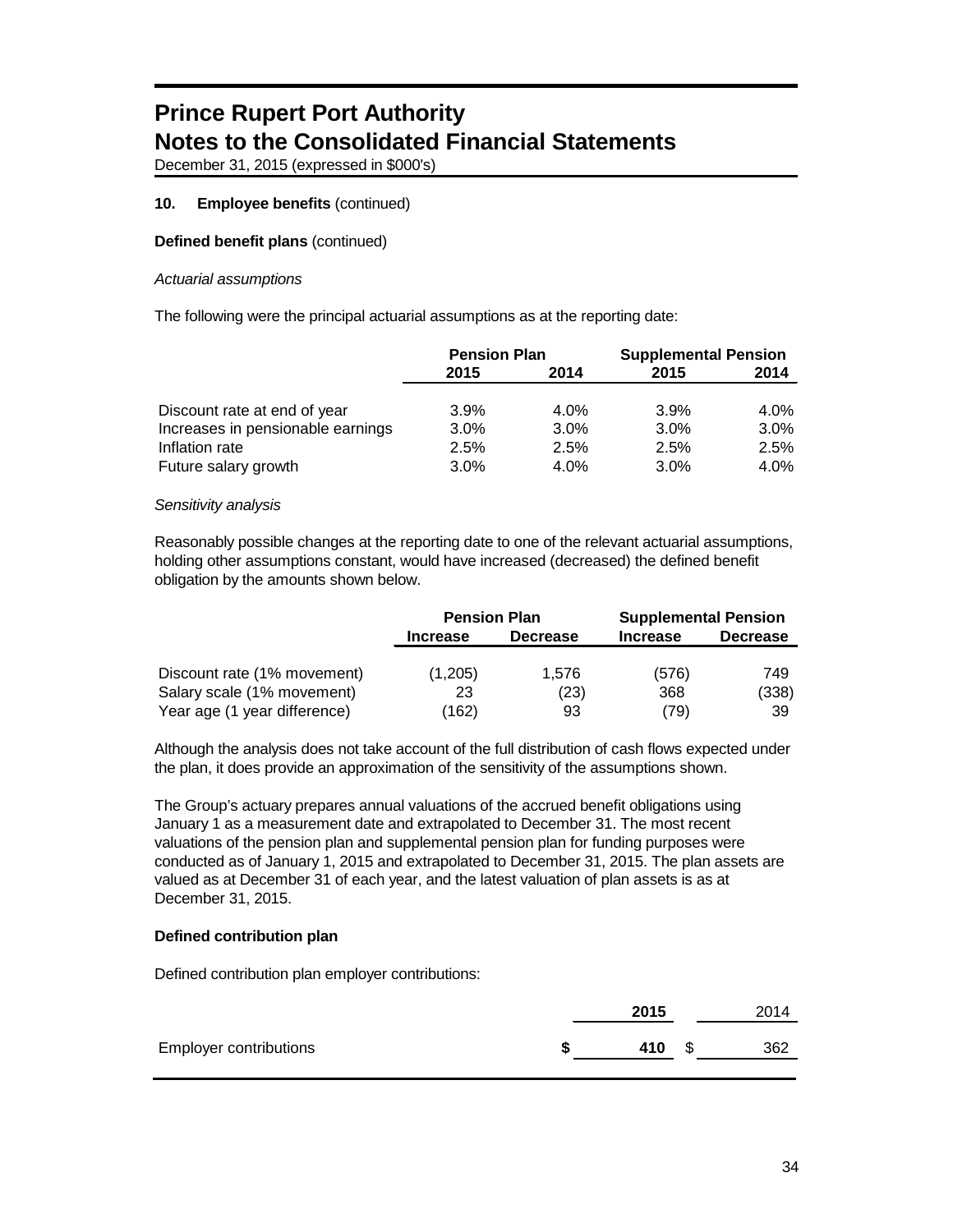December 31, 2015 (expressed in \$000's)

### **11. Leases**

PRPA currently leases its land, berthing structures and buildings to terminal operators under non-cancellable operating lease agreements. The leases have varying terms, break-clauses and renewal rights. All of the Group's leases are operating leases.

The future minimum lease rentals under non-cancellable operating leases in the aggregate and for each of the following periods are as follows:

|                                                                                                     |    | 2015                        |      | 2014                        |
|-----------------------------------------------------------------------------------------------------|----|-----------------------------|------|-----------------------------|
| No later than one year<br>Later than one year and not less than five years<br>Later than five years | S. | 20.198<br>72.194<br>408.337 | - \$ | 18.700<br>69.409<br>427.636 |

Contingent-based revenue recognized in profit or loss in 2015 was \$29,657 (2014: \$25,312).

### **12. Community investment fund**

In 2010, the Group established a Community Investment Fund (the "Fund") that will be used to support broad community based projects, initiatives and events that are deemed to have a meaningful and wide reaching impact in Prince Rupert and its regional community. In years where the Authority reports positive net earnings, a percentage of these earnings will be set aside to grow the Fund. The Group has recorded a provision based on 2015 net income, and this amount is included in accounts payable and accrued liabilities and in operating and administrative expense for the year.

# **13. Commitments**

### **Operating commitments**

In prior periods, the Group signed agreements with various First Nations groups concerning the Fairview Container Terminal. These agreements are referred to in these financial statements as the Expansion Agreements.

Under the terms of the Expansion Agreements the Group has guaranteed that a specified number of person years of employment will be provided to the First Nations groups, from operations jobs created within the Port of Prince Rupert. These guarantees are required to be satisfied over an estimated 10 year period. Should the Group fail to meet this obligation, liquidated damages will be required to be paid, which are capped at an aggregate of \$3,435.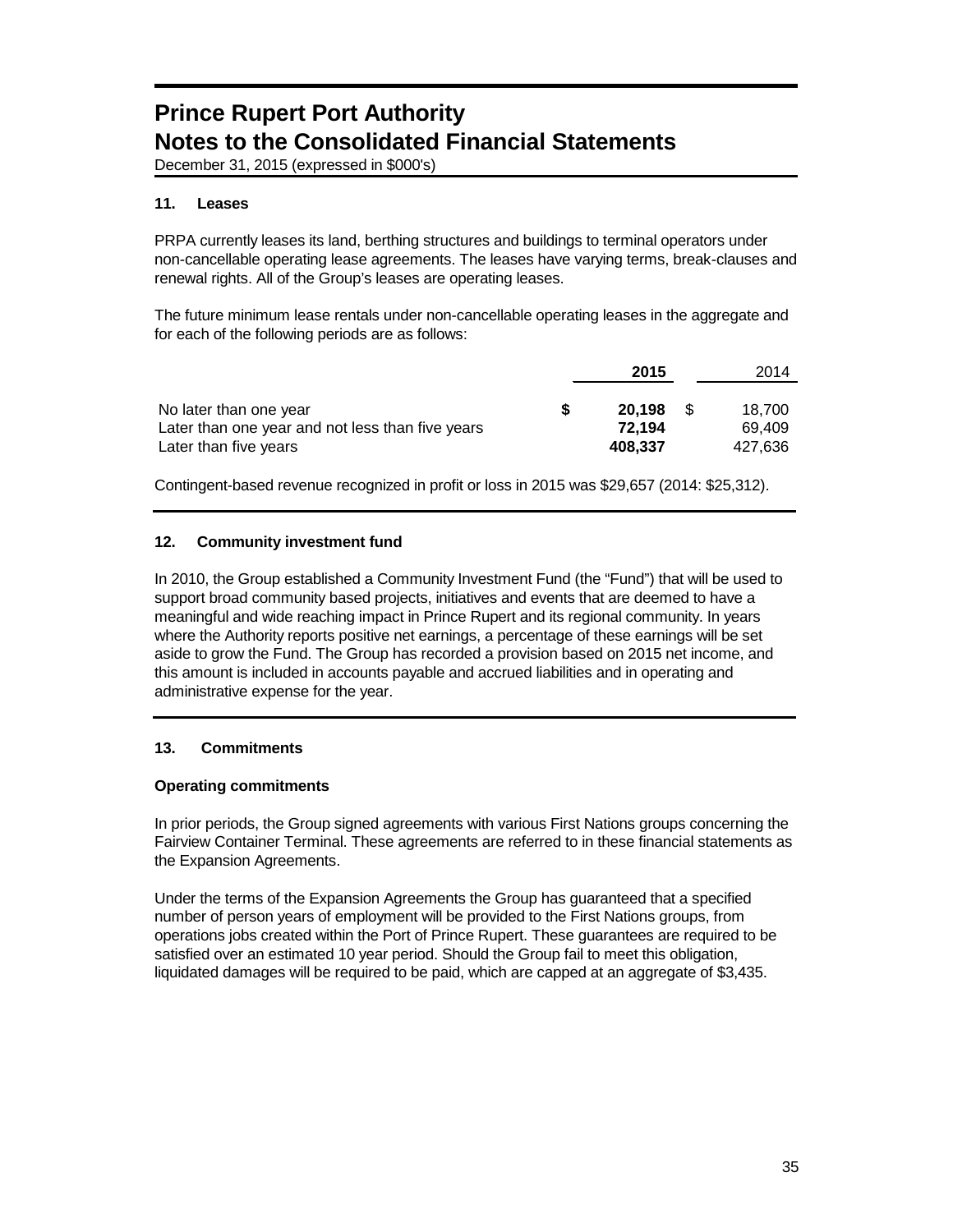December 31, 2015 (expressed in \$000's)

### **13. Commitments** (continued)

### **Capital commitments**

Planned capital projects as at December 31, 2015 for which the combined capital expenditures are estimated to exceed \$1,000 are as follows:

|                                                                                   |   | Gross<br>spending | Remaining<br>commitments |
|-----------------------------------------------------------------------------------|---|-------------------|--------------------------|
|                                                                                   |   | to date           | at year-end              |
| Utility line associated with Road, Rail, & Utility Corridor<br><b>Shore Radar</b> | S | 2.041 S<br>2.499  | 103<br>2,501             |
|                                                                                   | S | 4.540             | 2,604                    |
|                                                                                   |   |                   |                          |

### **14. Contingencies**

The Payment in Lieu of Tax (PILT) Act prescribes how the federal government and its agents should determine what PILT to pay, based on the value of federal lands, if the federal entity decides to pay PILT. One municipality believes it is entitled to additional PILT payments and the Group has disputed the amounts claimed by this municipality. The maximum exposure to the Group at December 31, 2015 (net of any amounts accrued or paid) is approximately \$2,540. As there are many uncertainties involving this dispute the outcome of this dispute is uncertain as at December 31, 2015.

The Group has been named as a defendant in a civil land title claim. The possible outcome and whether loss will ultimately result from the claim is not determinable at this time.

# **15. Federal and Provincial investment**

The Group is eligible to receive contributions from the Government of Canada and the Province of British Columbia related to the Ridley Island road and rail utility corridor project ("RRUC") and from the Government of Canada related to the Shore Radar project.

The amount of contributions recognized during the year ended December 31, 2015 amounted to \$2,000 (2014: \$2,815), and \$2,000 (2014: \$9,606) has been applied to reduce the cost of the related property and equipment (construction in progress) during the year.

To date, the Group has received contributions from the Federal and Provincial governments of \$30,000 (2014: \$27,185) along with \$ nil (2015: \$2,815) accrued in accounts receivable as at December 31, 2015 in relation to the RRUC project. Government contributions recognized have been used to offset RRUC expenditures by \$30,000 (2014: \$30,000) and \$ nil (2014: \$ nil) has been deferred to be applied against the future project expenditures not yet incurred.

To date, the Group has received contributions from the Federal government of \$2,000 (2014: \$ nil) in relation to the Shore Radar project which have been used to offset Shore Radar expenditures.